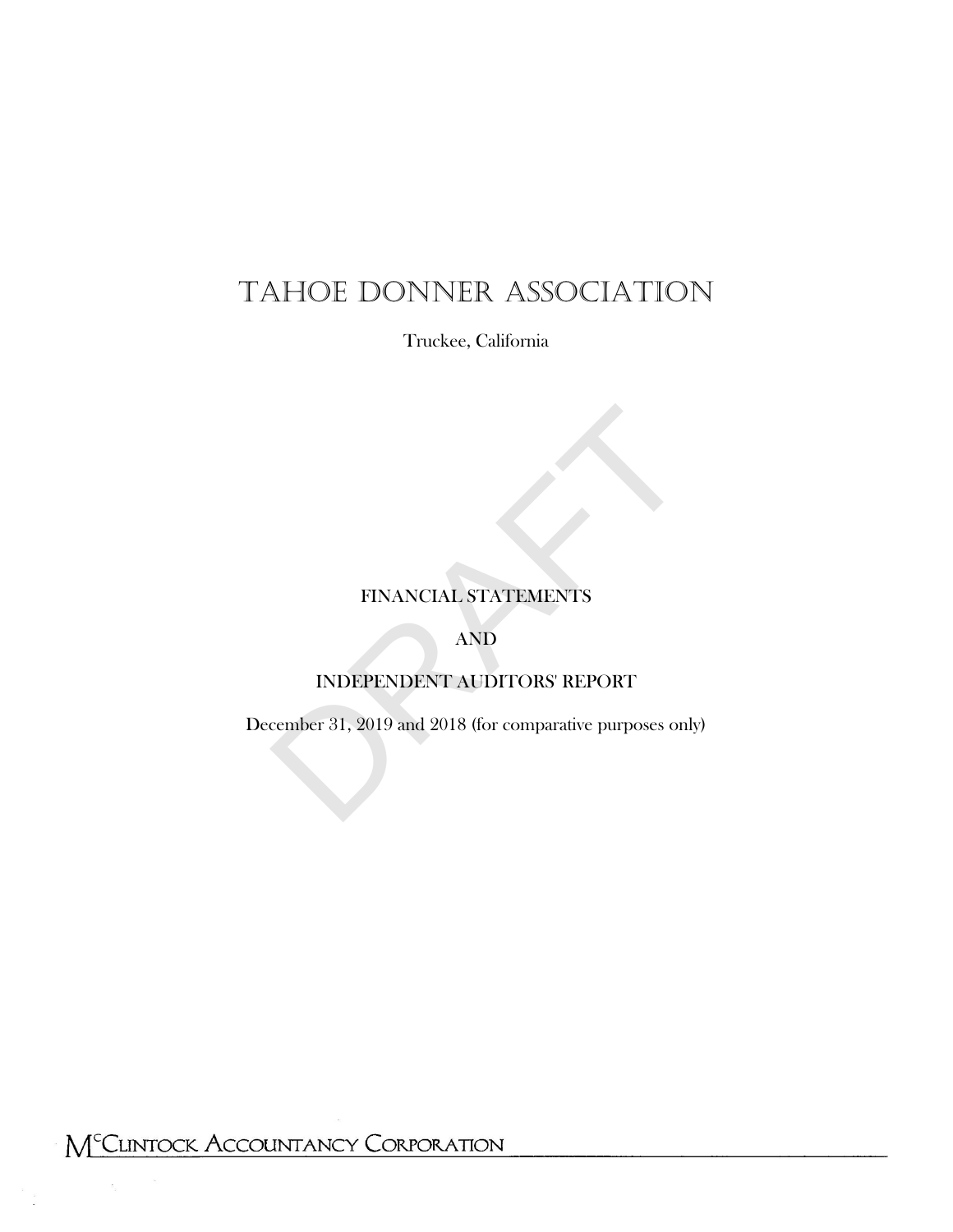# TABLE OF CONTENTS

Page

|                  | <b>INDEPENDENT AUDITORS' REPORT</b>                                            | $1-2$    |
|------------------|--------------------------------------------------------------------------------|----------|
| Exhibit A        | <b>BALANCE SHEETS</b>                                                          | 3        |
| <b>Exhibit B</b> | STATEMENTS OF REVENUE AND EXPENSES - ALL FUNDS                                 | 4        |
| Exhibit D        | STATEMENTS OF CASH FLOWS                                                       | 5        |
|                  | NOTES TO THE FINANCIAL STATEMENTS                                              | $6 - 16$ |
| Schedule 1       | Schedule of Revenue and Expenses by Natural Classification                     | 17       |
| Schedule 2       | Required Supplementary Information on Future<br>Major Repairs and Replacements | 18-19    |
|                  |                                                                                |          |



M<sup>C</sup>CLINTOCK ACCOUNTANCY CORPORATION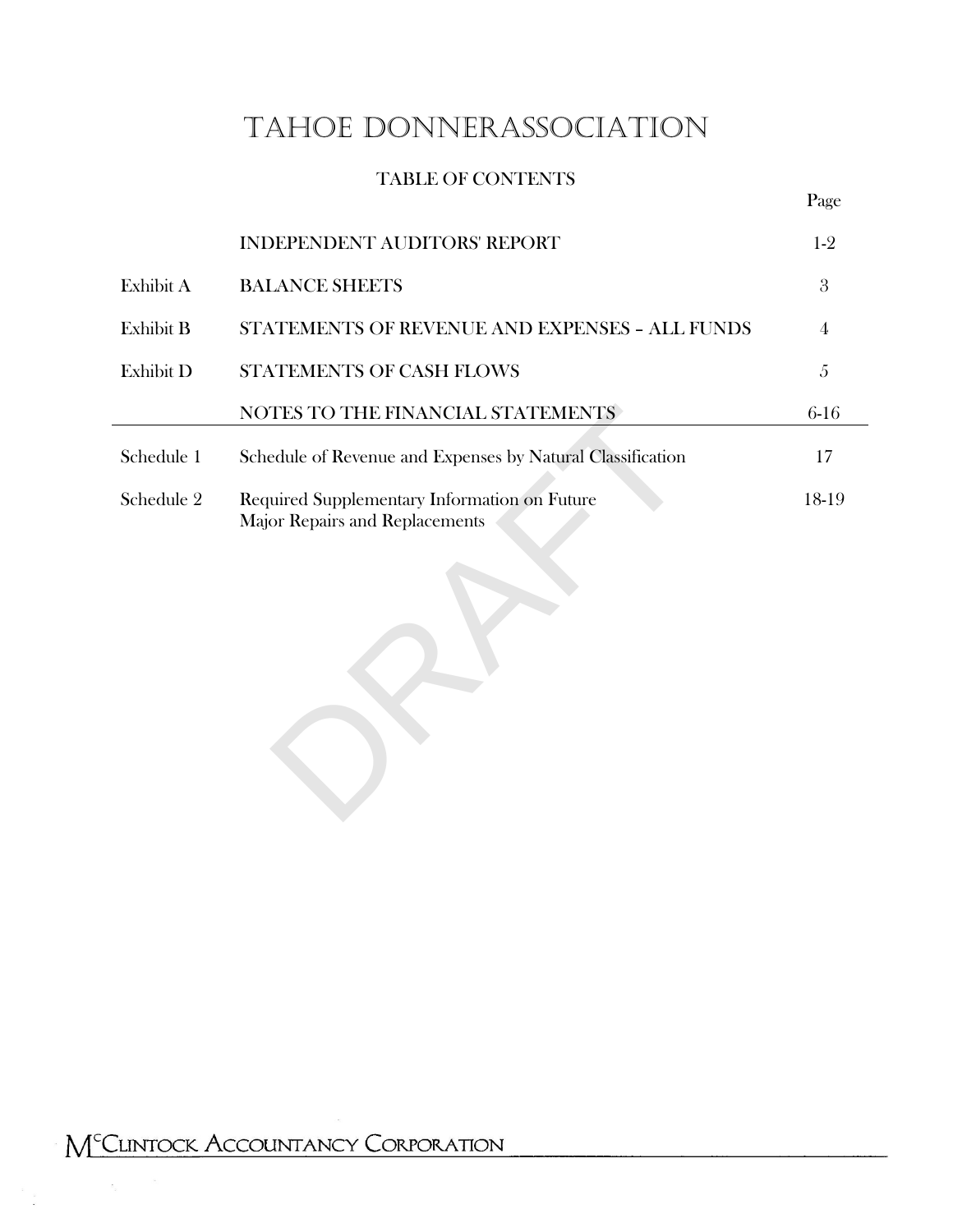# M<sup>C</sup>CLINTOCK ACCOUNTANCY CORPORATION

ROBERT J. MCCLINTOCK, CPA **KENDALL GALKA, CPA ALICE HAHN** 

JAIME GIGNOUX, CPA **KELLEY ALTICK, CPA** 

**305 WEST LAKE BOULEVARD** P.O. Box 6179 TAHOE CITY, CA 96145 TELEPHONE: 530-583-6994 FAX: 530-583-5405

#### INDEPENDENT AUDITORS' REPORT

To the Board of Directors Tahoe Donner Association

#### *Report on the Financial Statements*

We have audited the accompanying financial statements of Tahoe Donner Association, which comprise the balance sheet as of December 31, 2019, and the related statements of revenue and expenses – all funds, changes in fund balances and cash flows for the year then ended, and the related notes to the financial statements.

#### *Management's Responsibility for the Financial Statements*

Management is responsible for the preparation and fair presentation of these financial statements in accordance with accounting principles generally accepted in the United States of America; this includes the design, implementation, and maintenance of internal controls relevant to the preparation and fair presentation of financial statements that are free from material misstatement, whether due to fraud or error. incompanying financial statements of Tahoe Donner<br>
Exerce as of December 31, 2019, and the related statements,<br>
changes in fund balances and cash flows for the year<br>
inancial statements.<br> **Considering the Statements**<br> **Con** 

#### *Auditors' Responsibility*

Our responsibility is to express an opinion on these financial statements based on our audit. We conducted our audit in accordance with auditing standards generally accepted in the United States of America. Those standards require that we plan and perform the audit to obtain reasonable assurance about whether the financial statements are free from material misstatement.

An audit involves performing procedures to obtain audit evidence about the amounts and disclosures in the financial statements. The procedures selected depend on the auditors' judgment, including the assessment of the risks of material misstatement of the financial statements, whether due to fraud or error. In making those risk assessments, the auditor considers internal controls relevant to the entity's preparation and fair presentation of the financial statements in order to design audit procedures that are appropriate in the circumstances, but not for the purpose of expressing an opinion on the effectiveness of the entity's internal controls. Accordingly, we express no such opinion. An audit also includes evaluating the appropriateness of accounting policies used and the reasonableness of significant accounting estimates made by management, as well as evaluating the overall presentation of the financial statements.

We believe that the audit evidence we have obtained is sufficient and appropriate to provide a basis for our audit opinion.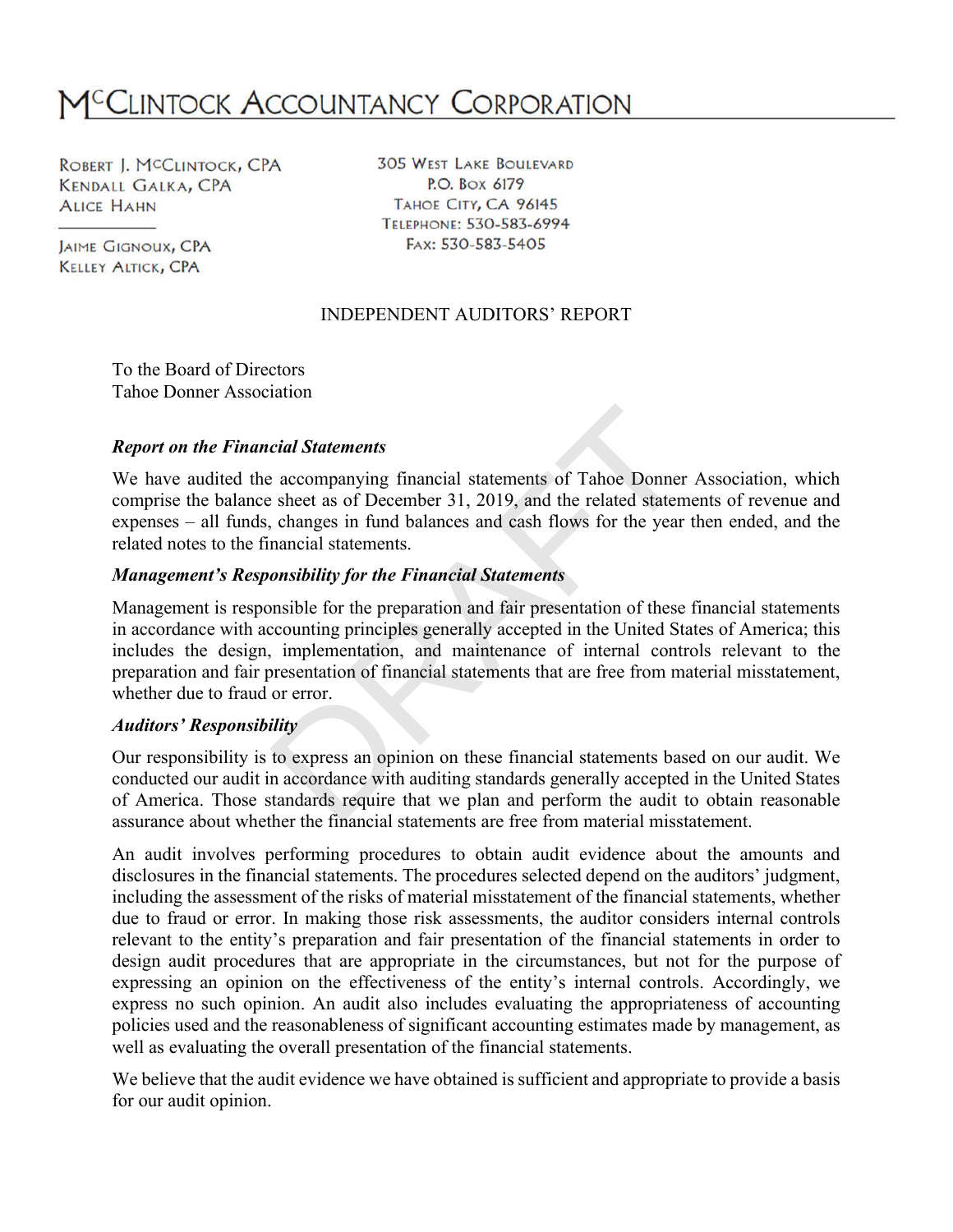# *Opinion*

In our opinion, the financial statements referred to above present fairly, in all material respects, the financial position of Tahoe Donner Association as of December 31, 2019, and the results of its operations and its cash flows for the year then ended in conformity with accounting principles generally accepted in the United States of America.

# *Disclaimer of Opinion on Required Supplementary Information*

Accounting principles generally accepted in the United States of America require that the information on future major repairs and replacements on pages 18 and 19 be presented to supplement the basic financial statements. Such information, although not a part of the basic financial statements, is required by generally accepted accounting principles, which considers it to be an essential part of financial reporting for placing the basic financial statements in an appropriate operational, economic, or historical context. We have applied certain limited procedures to the required supplementary information in accordance with auditing standards generally accepted in the United States of America, which consisted of inquiries of management about the methods of preparing the information and comparing the information for consistency with management's responses to our inquiries, the basic financial statements, and other knowledge we obtained during our audit of the basic financial statements. We do not express an opinion or provide any assurance on the information because the limited procedures do not provide us with sufficient evidence to express an opinion or provide any assurance. equired supplementary information in accordance with<br>the United States of America, which consisted of inqui<br>f preparing the information and comparing the informa<br>esponses to our inquiries, the basic financial statements, a

#### *Other Information*

The information included on page 17 is presented for purposes of additional analysis and is not a required part of the basic financial statements. Such information has been subjected to the audit procedures applied in the audits of the basic financial statements and, in our opinion, is fairly stated in all material respects in relation to the basic financial statements taken as a whole.

#### *Comparative Information*

Information for the year ended December 31, 2018 is presented for comparative purposes only. The financial statements for the year ended December 31, 2018 were audited by a predecessor auditor. Those auditors expressed an unmodified opinion on those financial statements in their report dated March 15, 2019.

As discussed above, the financial statements of Tahoe Donner Association as of December 31, 2018 and for the year then ended were audited by other auditors. As described in Note 2, the Association changed the composition of its financial statements and allocations of certain departmental expenses in 2019, and the 2018 financial statements have been restated to conform to the composition and allocations utilized in 2019.

McCLINTOCK ACCOUNTANCY CORPORATION Tahoe City, California April 3, 2020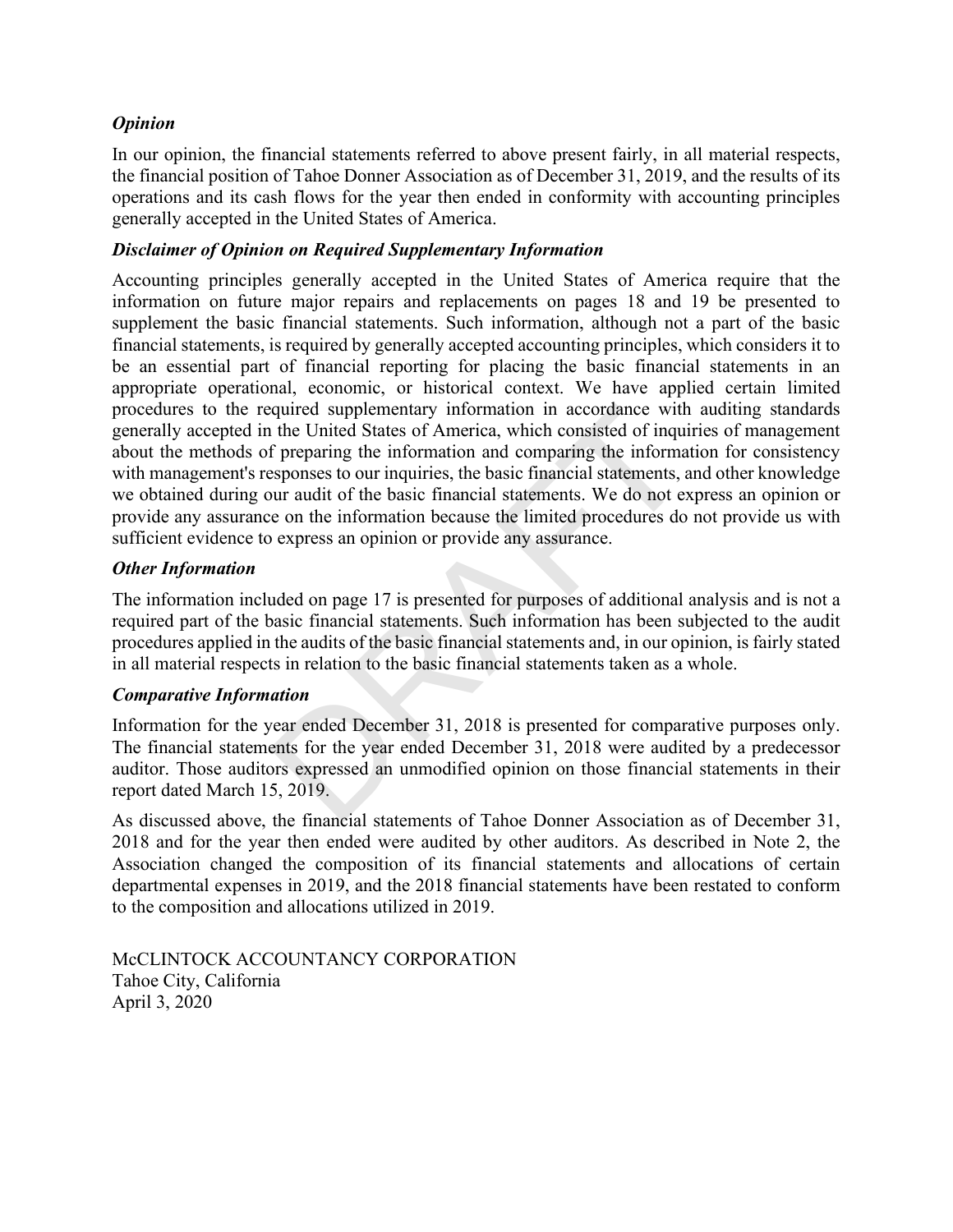# BALANCE SHEET

#### December 31, 2019 (with comparative totals for 2018)

|                                                                                                                                                                                                            | 2019 |                                                 |               |                                            |  |                                        |  |                                          |  |                                       |                                                 |     | 2018 (for<br>comparative<br>purposes only)      |
|------------------------------------------------------------------------------------------------------------------------------------------------------------------------------------------------------------|------|-------------------------------------------------|---------------|--------------------------------------------|--|----------------------------------------|--|------------------------------------------|--|---------------------------------------|-------------------------------------------------|-----|-------------------------------------------------|
|                                                                                                                                                                                                            |      |                                                 |               | Replacement                                |  |                                        |  |                                          |  |                                       |                                                 |     |                                                 |
|                                                                                                                                                                                                            |      | Operating<br>Fund                               |               | Reserve<br>Fund                            |  | New Equipment<br>Fund                  |  | Development<br>Fund                      |  | Property<br>Fund                      | Total                                           |     | Total                                           |
| <b>ASSETS</b>                                                                                                                                                                                              |      |                                                 |               |                                            |  |                                        |  |                                          |  |                                       |                                                 |     |                                                 |
| Cash and cash equivalents, unrestricted (Note 5)<br>Cash and cash equivalents, designated and restricted (Note 5)<br>Investments, unrestricted (Note 5)<br>Investments, designated and restricted (Note 5) | \$   | 1,541,942 \$<br>253,090<br>4,504,145<br>$-0-$   |               | $-0-$ \$<br>159,670<br>$-0-$<br>14,181,560 |  | $-0-$ \$<br>12,710<br>$-0-$<br>246,478 |  | $-0 - $$<br>23,705<br>$-()$<br>7,391,214 |  | $-0 - 8$<br>$-0-$<br>$-0-$<br>$-()$ - | 1,541,942<br>449,175<br>4,504,145<br>21,819,252 | \$  | 1,488,059<br>625,254<br>4,114,816<br>17,778,905 |
|                                                                                                                                                                                                            |      | 6,299,177                                       |               | 14,341,230                                 |  | 259,188                                |  | 7,414,919                                |  | $-0-$                                 | 28,314,514                                      |     | 24,007,034                                      |
| Assessments and other member receivables, less allowance<br>for doubtful accounts of \$88,679 in 2019 and \$87,193 in 2018<br>Other receivables                                                            |      | 266,025<br>215,091                              |               | $-()$ -<br>84,523                          |  | $-()$<br>871                           |  | $-()$<br>36,524                          |  | $-0-$<br>$-0-$                        | 266,025<br>337,009                              |     | 261,579<br>239,199                              |
| Inventory<br>Prepaid expenses and other assets<br>Due from (to) other funds                                                                                                                                |      | 319,342<br>860,057<br>(131, 222)                |               | $-0-$<br>$-()$<br>109,638                  |  | $-()$<br>$-()$ -<br>6,980              |  | $-()$<br>$-()$<br>14,604                 |  | $-0-$<br>$-0-$<br>$-0-$               | 319,342<br>860,057<br>$-0-$                     |     | 314,922<br>748,911<br>$-0-$                     |
| Property and equipment, net (Note 6)                                                                                                                                                                       |      | $-0-$                                           |               | $-0-$                                      |  | $-0-$                                  |  | $-0-$                                    |  | 41,331,406                            | 41,331,406                                      |     | 41,554,852                                      |
| <b>Total Assets</b>                                                                                                                                                                                        |      | 7,828,470                                       | <sup>\$</sup> | 14,535,391 \$                              |  | 267,039<br>- \$                        |  | 7.466.047<br><sup>\$</sup>               |  | 41,331,406 \$                         | 71,428,353                                      | \$  | 67,126,498                                      |
| <b>LIABILITIES AND FUND BALANCES</b>                                                                                                                                                                       |      |                                                 |               |                                            |  |                                        |  |                                          |  |                                       |                                                 |     |                                                 |
| Liabilities                                                                                                                                                                                                |      |                                                 |               |                                            |  |                                        |  |                                          |  |                                       |                                                 |     |                                                 |
| Accounts payable<br><b>Accrued</b> liabilities<br>Deferred revenue<br>Deposits from members                                                                                                                |      | 355,407 \$<br>1,565,692<br>3,445,653<br>219,266 |               | 290,150 \$<br>14,856<br>1,402,874<br>$-0-$ |  | $-0 - 3$<br>169<br>59,196<br>$-()$     |  | 26,078 \$<br>3,946<br>648,772<br>$-()$   |  | $-0 - 8$<br>$-0-$<br>$-0-$<br>$-()$ - | 671,635<br>1,584,663<br>5,556,495<br>219,266    | \$  | 487,502<br>1,525,719<br>5,041,422<br>256,651    |
| <b>Total Liabilities</b>                                                                                                                                                                                   |      | 5,586,018                                       |               | 1,707,880                                  |  | 59,365                                 |  | 678,796                                  |  | $-0-$                                 | 8,032,059                                       |     | 7,311,294                                       |
| Fund Balances - Exhibit B                                                                                                                                                                                  |      | 2,242,452                                       |               | 12,827,511                                 |  | 207,674 \$                             |  | 6,787,251                                |  | 41,331,406                            | 63,396,294                                      |     | 59,815,204                                      |
| <b>Total Liabilities and Fund Balances</b>                                                                                                                                                                 | -S   | 7,828,470 \$                                    |               | 14,535,391 \$                              |  | 267,039 \$                             |  | 7,466,047<br>-S                          |  | 41,331,406 \$                         | 71,428,353                                      | \$. | 67,126,498                                      |

Exhibit A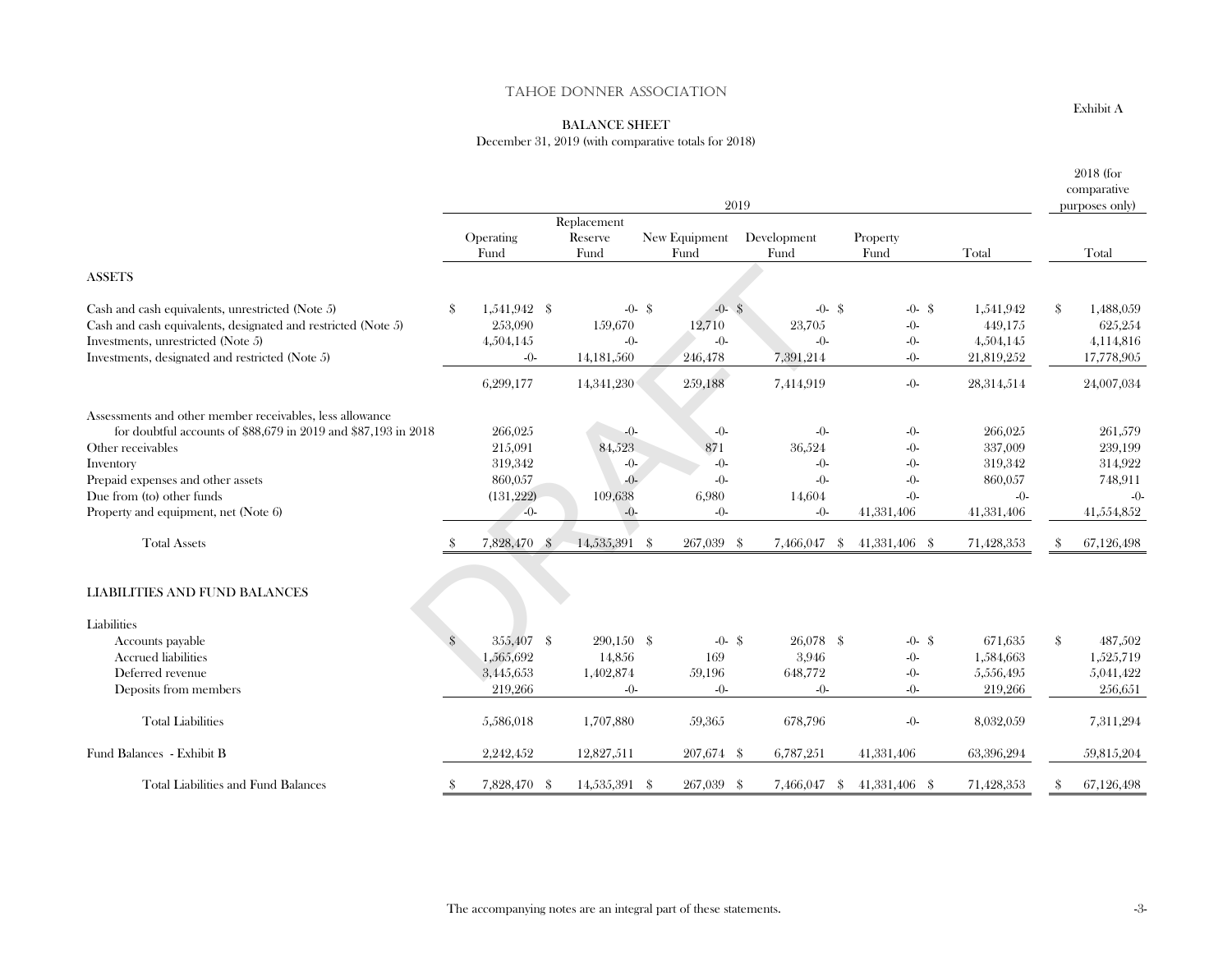## STATEMENTS OF REVENUE AND EXPENSES - ALL FUNDS For the Year Ended December 31, 2019 (with comparative totals for 2018)

|                                                                                                                                        |                    |                      |                                | 2019                  |                       |                  |          |                      |    | 2018 (for<br>comparative<br>purposes only) |
|----------------------------------------------------------------------------------------------------------------------------------------|--------------------|----------------------|--------------------------------|-----------------------|-----------------------|------------------|----------|----------------------|----|--------------------------------------------|
|                                                                                                                                        |                    | Operating<br>Fund    | Replacement<br>Reserve<br>Fund | New Equipment<br>Fund | Development<br>Fund   | Property<br>Fund |          | Total                |    | Total                                      |
| <b>REVENUE</b>                                                                                                                         |                    |                      |                                |                       |                       |                  |          |                      |    |                                            |
| Members' assessments                                                                                                                   | $\mathbf{\hat{s}}$ | 5,696,445 \$         | 4,661,000 \$                   | 194,000 \$            | 2.168,000 \$          |                  | $-0 - S$ | 12,719,445           | \$ | 12,298,700                                 |
| Downhill ski                                                                                                                           |                    | 4,770,549<br>244,046 | $-0-$<br>$-0-$                 | $-()$<br>$-0-$        | $-0-$<br>$-0-$        | $-0-$<br>$-0-$   |          | 4,770,549<br>244,046 |    | 3,431,021<br>201,572                       |
| Snowplay<br>The Lodge and Summer F&B                                                                                                   |                    | 2,742,223            | $-0-$                          | $-0-$                 | $-0-$                 | $-0-$            |          | 2,742,223            |    | 2,792,859                                  |
| Cross country center                                                                                                                   |                    | 1,381,116            | $-0-$                          | $-0-$                 | $-0-$                 | $-0-$            |          | 1,381,116            |    | 957,163                                    |
| Trout Creek recreation center and aquatics                                                                                             |                    | 1,310,493            | $-0-$                          | $-0-$                 | $-0-$                 | $-0-$            |          | 1,310,493            |    | 1,302,725                                  |
| Marina                                                                                                                                 |                    | 680,754              | $-0-$                          | $-0-$                 | $-0-$                 | $-0-$            |          | 680,754              |    | 678,416                                    |
| Golf course                                                                                                                            |                    | 706,522              | $-0-$                          | $-0-$                 | $-0-$                 | $-0-$            |          | 706,522              |    | 1,102,824                                  |
| Alder Creek Café                                                                                                                       |                    | 490,426              | $-()$                          | $-0-$                 | $-0-$                 | $-0-$            |          | 490,426              |    | 387,892                                    |
| Pizza on the Hill                                                                                                                      |                    | 344,563              | $-()$                          | $-0-$                 | $-0-$                 | $-0-$            |          | 344,563              |    | 590,922                                    |
| Tennis                                                                                                                                 |                    | 308,060              | $-()$ -                        | $-()$                 | $-0-$                 | $-0-$            |          | 308,060              |    | 222,645                                    |
| Day Camp                                                                                                                               |                    | 247,719<br>238,636   | $-()$ -<br>$-()$ -             | $-0-$<br>$-0-$        | $-0-$<br>$-0-$        | $-0-$<br>$-0-$   |          | 247,719<br>238,636   |    | 256,667                                    |
| Equestrian<br>Recreation                                                                                                               |                    | 201,021              | $-0-$                          | $-0-$                 | $-0-$                 | $-0-$            |          | 201,021              |    | 227,394<br>181,645                         |
| Campground                                                                                                                             |                    | 95,813               | $-0-$                          | $-0-$                 | $-0-$                 | $-0-$            |          | 95,813               |    | 86,757                                     |
| <b>Bikeworks</b>                                                                                                                       |                    | 134,638              | $-0-$                          | $-0-$                 | $-0-$                 | $-0-$            |          | 134,638              |    | 106,887                                    |
| Trails                                                                                                                                 |                    | 2,832                | $-0-$                          | $-()$                 | $-0-$                 | $-0-$            |          | 2,832                |    | 504                                        |
| Communications                                                                                                                         |                    | 227,063              | $-()$ -                        | $-0-$                 | $-0-$                 | $-0-$            |          | 227,063              |    | 202,366                                    |
| Architectural standards                                                                                                                |                    | 174,557              | $-()$ -                        | $-0-$                 | $-0-$                 | $-0-$            |          | 174,557              |    | 201,541                                    |
| Forestry                                                                                                                               |                    | 94,975               | $-()$ -                        | $-0-$                 | $-0-$                 | $-0-$            |          | 94,975               |    | 137,410                                    |
| Interest income                                                                                                                        |                    | 114.156              | 219,493                        | 6,813                 | 160,459               | $-0-$            |          | 500,921              |    | 370,809                                    |
| Late charges, handling, transfer fees, and other fees                                                                                  |                    | 130,614              | $-()$                          | $-0-$                 | $-()$                 | $-0-$            |          | 130,614              |    | 158,535                                    |
| Miscellaneous income                                                                                                                   |                    | 54,762               | $-0$                           | $-()$                 | $-0-$                 | $-0-$            |          | 54,762               |    | 61,439                                     |
| <b>Total Revenue</b>                                                                                                                   |                    | 20,391,983           | 4.880.493                      | 200,813               | 2,328,459             | $-0-$            |          | 27,801,748           |    | 25,958,693                                 |
| <b>OPERATING EXPENSES</b>                                                                                                              |                    |                      |                                |                       |                       |                  |          |                      |    |                                            |
| Downhill ski (cost of sales of \$196,821 in 2019 and<br>\$172,637 in 2018)                                                             |                    | 3,525,824            |                                | $-0-$                 | $-0-$                 | $-0-$            |          | 3,579,077            |    | 3,334,547                                  |
| Snowplay (cost of sales of \$1,911 in 2019 and \$3,553 in 2018)                                                                        |                    | 183,038              | 53,253<br>$-0-$                | $-()$                 | $-0-$                 | $-0-$            |          | 183,038              |    | 187,709                                    |
| The Lodge and Summer F&B (cost of sales of \$784,377 in 2019                                                                           |                    |                      |                                |                       |                       |                  |          |                      |    |                                            |
| and \$796,467 in 2018)                                                                                                                 |                    | 3,233,424            | 73,771                         | $-0-$                 | $-()$                 | $-0-$            |          | 3,307,195            |    | 3,313,364                                  |
| Cross country center (cost of sales of \$85,840 in 2019                                                                                |                    |                      |                                |                       |                       |                  |          |                      |    |                                            |
| and \$72,782 in 2018)                                                                                                                  |                    | 1,167,081            | 68,563                         | $-()$                 | $-0-$                 | $-0-$            |          | 1,235,644            |    | 1,021,751                                  |
| Trout Creek recreation center and aquatics (cost of sales of                                                                           |                    |                      |                                |                       |                       |                  |          |                      |    |                                            |
| \$20,016 in 2019 and \$27,108 in 2018)                                                                                                 |                    | 1,656,094            | 6,301                          | $-()$                 | $-0-$                 | $-0-$            |          | 1,662,395            |    | 1,617,184                                  |
| Marina (cost of sales of \$51,485 in 2019 and \$52,259 in 2018)                                                                        |                    | 540,431              | 22,922                         | $-0-$                 | $-0-$                 | $-0-$            |          | 563,353              |    | 585,815                                    |
| Golf course (cost of sales of \$49,814 in 2019 and \$62,154 in 2018)                                                                   |                    | 1,444,559            | 47,010                         | $-0-$                 | $-0-$                 | $-0-$            |          | 1,491,569            |    | 1,518,769                                  |
| Alder Creek Café (cost of sales of \$164,450 in 2019 and<br>\$138,213 in 2018)                                                         |                    | 639,279              | $-0$                           | $-()$                 | $-()$                 | $-0-$            |          | 639,279              |    | 588,284                                    |
| Pizza on the Hill (cost of sales of \$99,622 in 2019 and                                                                               |                    |                      |                                |                       |                       |                  |          |                      |    |                                            |
| \$175,579 in 2018)                                                                                                                     |                    | 498,994              | $-()$ -                        | $-0-$                 | $-0-$                 | $-0-$            |          | 498,994              |    | 786,823                                    |
| Tennis (cost of sales of \$35,643 in 2019 and \$31,801 in 2018)                                                                        |                    | 317,727              | 10,711                         | $-0-$                 | $-0-$                 | $-0-$            |          | 328,438              |    | 361,893                                    |
| Day Camp                                                                                                                               |                    | 297,689              | $-0-$                          | $-0-$                 | $-0-$                 | $-0-$            |          | 297,689              |    | 292,517                                    |
| Equestrian (cost of sales of \$7,732 in 2019 and \$6,040 in 2018)<br>Recreation (cost of sales of \$1,469 in 2019 and \$1,650 in 2018) |                    | 399,414<br>322,520   | $-()$ -<br>$-0-$               | $-0-$<br>$-0-$        | $-0-$<br>$-0-$        | $-0-$<br>$-0-$   |          | 399,414<br>322,520   |    | 404,273<br>347,101                         |
| Campground                                                                                                                             |                    | 118,293              | 2,322                          | $-0-$                 | $-0-$                 | $-0-$            |          | 120,615              |    | 115,433                                    |
| Bikeworks (cost of sales of \$55,263 in 2019 and \$33,280 in 2018)                                                                     |                    | 157,333              | $-0-$                          | $-()$                 | $-0-$                 | $-0-$            |          | 157,333              |    | 140,661                                    |
| Trails                                                                                                                                 |                    | 201,300              | 8,347                          | $-0-$                 | $-0-$                 | $-0-$            |          | 209,647              |    | 281,812                                    |
| Communications                                                                                                                         |                    | 227,062              | $-()$ -                        | $-()$                 | $-0-$                 | $-0-$            |          | 227,062              |    | 202,366                                    |
| Architectural standards                                                                                                                |                    | 502,158              | $-()$ -                        | $-0-$                 | $-0-$                 | $-0-$            |          | 502,158              |    | 506,998                                    |
| Forestry                                                                                                                               |                    | 1.418.809            | 250,113                        | $-0-$                 | $-0-$                 | $-()$ -          |          | 1,668,922            |    | 1,457,839                                  |
| Homeowners' association operating expenses and G&A                                                                                     |                    | 2,709,112            | 532,263                        | $-()$                 | 111,782               | $-0-$            |          | 3,353,157            |    | 2,741,728                                  |
| <b>Total Operating Expenses</b>                                                                                                        |                    | 19,560,141           | 1,075,576                      | $-0-$                 | 111.782               | $-()$ -          |          | 20,747,499           |    | 19,806,867                                 |
| <b>FUND EXPENSES</b>                                                                                                                   |                    |                      |                                |                       |                       |                  |          |                      |    |                                            |
| (Gain) Loss on disposal of assets                                                                                                      |                    | $-()$ -              | (66, 533)                      | $-()$                 | -0-                   | 30,927           |          | (35,606)             |    | 111,966                                    |
| Depreciation                                                                                                                           |                    | $-()$ -              | $-0-$                          | $-0-$                 | $-()$                 | 3,440,155        |          | 3,440,155            |    | 3,284,227                                  |
| Income tax provision                                                                                                                   |                    | 31,283               | 22,538                         | 604                   | 14,185                | $-0-$            |          | 68,610               |    | 45,870                                     |
| <b>Total Expenses</b>                                                                                                                  |                    | 19,591,424           | 1,031,581                      | 604                   | 125,967               | 3,471,082        |          | 24,220,658           |    | 23,248,930                                 |
| Revenue Over (Under) Expenses                                                                                                          |                    | 800,559<br>\$        | 3,848,912 \$                   | 200,209               | \$<br>2,202,492<br>\$ | $(3,471,082)$ \$ |          | 3,581,090            |    | 2,709,763                                  |
| Property Fund Additions, Net                                                                                                           | \$                 | $-0 - $$             | $(2,422,049)$ \$               | $(105, 557)$ \$       | $(720,030)$ \$        | 3,247,636 \$     |          | $-()$ -              | \$ | $-()$ -                                    |
| <b>Transfer Between Funds</b>                                                                                                          |                    | (1,000,000)          | 1,000,000                      | $-0-$                 | $-0-$                 | $-()$ -          |          | $-()$ -              |    | $-0$                                       |
| Fund Balances, Beginning of Year                                                                                                       |                    | 2,441,893            | 10,400,648                     | 113,022               | 5,304,789             | 41,554,852       |          | 59,815,204           |    | 57,105,441                                 |
| Fund Balances, End of Year                                                                                                             |                    | 2,242,452 \$         | 12,827,511 \$                  | 207,674 \$            |                       | 41,331,406 \$    |          | 63,396,294           |    | 59,815,204                                 |
|                                                                                                                                        | S                  |                      |                                |                       | 6,787,251 \$          |                  |          |                      | S  |                                            |

Exhibit B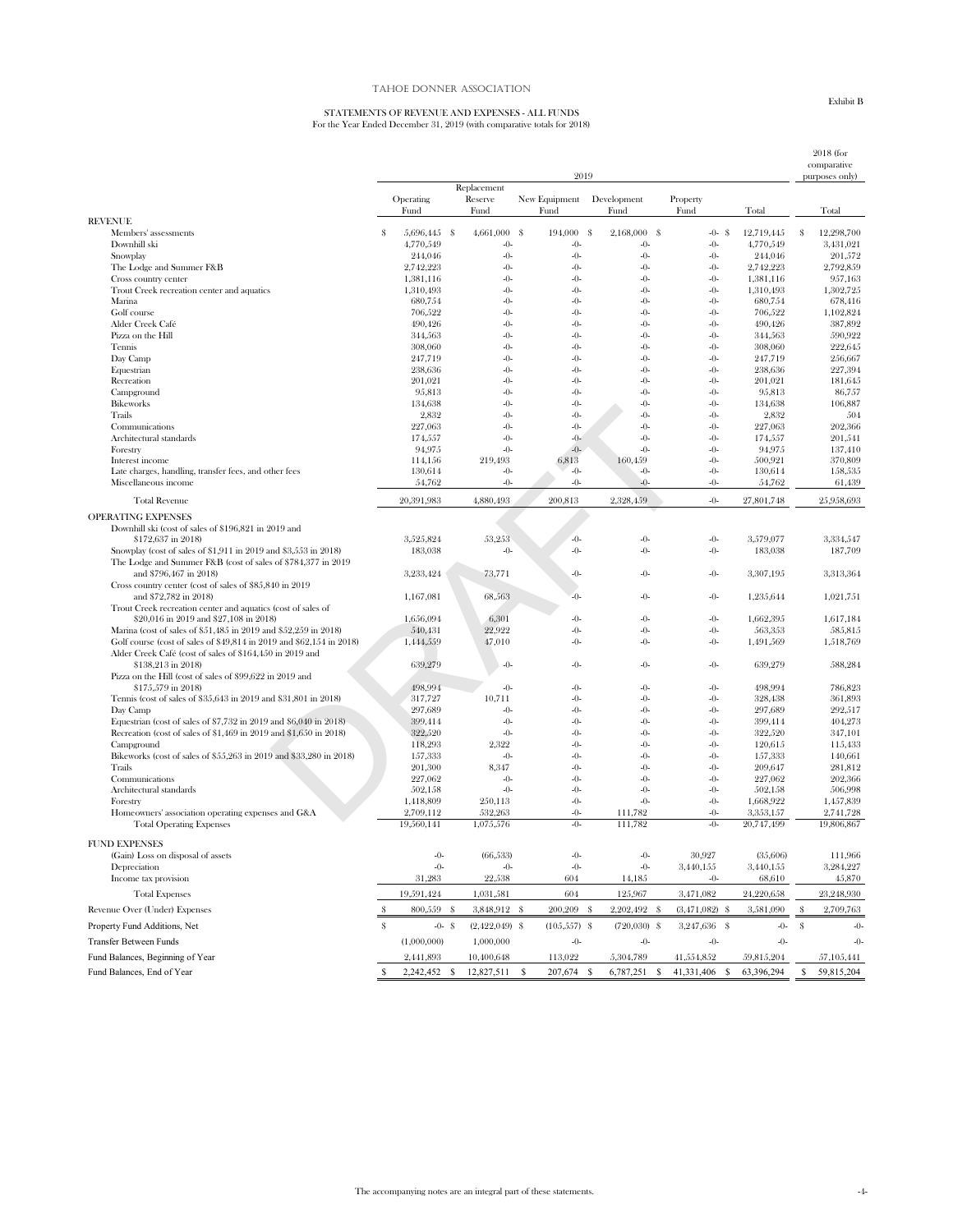#### STATEMENTS OF CASH FLOWS

#### For the Year Ended December 31, 2019 (with comparative totals for 2018)

|                                                                     |                    |                |      |                        |     | 2019       |                                 |             |                |               | 2018 (for<br>comparative |
|---------------------------------------------------------------------|--------------------|----------------|------|------------------------|-----|------------|---------------------------------|-------------|----------------|---------------|--------------------------|
|                                                                     |                    | Operating      |      | Replacement<br>Reserve |     |            | New Equipment Development       | Property    |                |               | purposes only)           |
|                                                                     |                    | Fund           |      | Fund                   |     | Fund       | Fund                            | Fund        | Total          |               | Total                    |
| Cash Flows from Operating Activities:                               |                    |                |      |                        |     |            |                                 |             |                |               |                          |
| <b>Operating Revenue Over (Under) Expenses</b>                      | \$                 | 800,559 \$     |      | $-0 - 8$               |     | $-0 - 8$   | $-0 - 8$                        | $-0 - S$    | 800,559        | \$            | 650,331                  |
| <b>Replacement Revenue Over Expenses</b>                            |                    | $-()$ -        |      | 3,848,912              |     | $-()$      | $-0-$                           | $-0-$       | 3,848,912      |               | (337,663)                |
| Non-Operating Funds Revenue Over (Under) Expenses                   |                    | $-()$ -        |      | $-0-$                  |     | 200,209    | 2,202,492                       | (3,471,082) | (1,068,381)    |               | 2,397,095                |
| Transfers between funds                                             |                    | (1,000,000)    |      | 1,000,000              |     | $-()$      | $-0-$                           | $-()$ -     | $-()$ -        |               | $-0-$                    |
| Adjustments to Reconcile Operating/Replacement Revenue Over (Under) |                    |                |      |                        |     |            |                                 |             |                |               |                          |
| Expenses to Net Cash Provided (Used) by Operating Activities:       |                    |                |      |                        |     |            |                                 |             |                |               |                          |
| Bad debt expense                                                    |                    | 9,519          |      | 10,714                 |     | $-0-$      | 4.409                           | $-()$ -     | 24,642         |               | 21,872                   |
| Depreciation expense                                                |                    | $-()$ -        |      | $-()$                  |     | $-0-$      | $-0-$                           | 3.440.155   | 3.440.155      |               | 3.284.227                |
| (Gain)/Loss on disposal of assets                                   |                    | $-0-$          |      | (66, 533)              |     | $-()$ -    | $-0-$                           | 30,927      | (35,606)       |               | 111,966                  |
| Changes in:                                                         |                    |                |      |                        |     |            |                                 |             |                |               |                          |
| Assessments receivable                                              |                    | (13,965)       |      | (10,714)               |     | $-0-$      | (4,409)                         | $-0-$       | (29,088)       |               | (40, 045)                |
| Other receivables                                                   |                    | (69, 895)      |      | (15, 535)              |     | (106)      | (12, 272)                       | $-0-$       | (97, 808)      |               | 62,118                   |
| Inventory                                                           |                    | (4, 419)       |      | $-0-$                  |     | $-0-$      | $-0-$                           | $-()$ -     | (4, 419)       |               | 31,510                   |
| Prepaid expenses and other assets                                   |                    | (111, 148)     |      | $-0-$                  |     | $-()$ -    | $-0-$                           | $-0-$       | (111, 148)     |               | (173, 858)               |
| Due to/from other funds                                             |                    | 261,906        |      | (133, 278)             |     | (36,675)   | (91, 953)                       | $-()$ -     | $-()$ -        |               | $-()$ -                  |
| Accounts payable                                                    |                    | 40,127         |      | 1,127                  |     | $-()$ -    | 16,389                          | $-()$ -     | 57,643         |               | (192,750)                |
| <b>Accrued</b> liabilities                                          |                    | 53,573         |      | 4,402                  |     | 169        | 801                             | $-()$ -     | 58,945         |               | 184,814                  |
| Deferred revenue                                                    |                    | 413,391        |      | 51,258                 |     | 22,666     | 27,757                          | $-0-$       | 515,072        |               | 101,029                  |
| Deposits                                                            |                    | (37, 385)      |      | $-()$                  |     | $-()$      | $-0-$                           | $-()$ -     | (37, 385)      |               | 24,335                   |
| Net Cash Provided (Used) by Operating Activities                    |                    | 342,263        |      | 4,690,353              |     | 186,263    | 2,143,214                       | $-()$       | 7,362,093      |               | 6,124,981                |
| Cash Flows from Investing Activities:                               |                    |                |      |                        |     |            |                                 |             |                |               |                          |
| Acquisition of property and equipment                               |                    | $-()$ -        |      | (2,295,559)            |     | (105, 557) | (720,030)                       | $-0-$       | (3,121,146)    |               | (4,319,450)              |
| Proceeds from sale of property and equipment                        |                    | $-()$          |      | 66,533                 |     | $-()$ -    | $-()$                           | $-0-$       | 66,533         |               | 90,537                   |
| Purchase of investments                                             |                    | (11, 385, 559) |      | (30, 215, 254)         |     | (741, 626) | (9,760,625)                     | $-0-$       | (52, 103, 064) |               | (21,005,065)             |
| Maturity or redemption of investments                               |                    | 10,996,230     |      | 27,782,137             |     | 644,933    | 8,250,088                       | $-0-$       | 47,673,388     |               | 19,655,961               |
| Net Cash Provided (Used) by Investing Activities                    |                    | (389, 329)     |      | (4,662,143)            |     | (202, 250) | (2, 230, 567)                   | $-()$ -     | (7,484,289)    |               | (5,578,017)              |
| Net Increase (Decrease) in Cash and Cash Equivalents                |                    | (47,066)       |      | 28,210                 |     | (15,987)   | (87, 353)                       | $-0-$       | (122, 196)     |               | 546,964                  |
| Cash and cash equivalents, Beginning of Year                        |                    | 1,842,098      |      | 131,460                |     | 28,697     | 111,058                         | $-0-$       | 2,113,313      |               | 1,566,349                |
| Cash and cash equivalents, End of Year                              | -\$                | 1,795,032      | -8   | 159,670                | -\$ | 12,710     | - \$<br>23,705 \$               | $-0 - 8$    | 1,991,117      | -\$           | 2,113,313                |
|                                                                     |                    |                |      |                        |     |            |                                 |             |                |               |                          |
| Analysis of Cash and Cash Equivalents:                              |                    |                |      |                        |     |            |                                 |             |                |               |                          |
| Cash and cash equivalents, unrestricted                             | \$                 | 1,541,942 \$   |      | $-0 - 8$               |     | $-0-$ \$   | $-0 - 8$                        | $-0 - $$    | 1,541,942      | \$            | 1,488,059                |
| Cash and cash equivalents, designated and restricted                |                    | 253,090        |      | 159,670                |     | 12,710     | 23,705                          | $-0-$       | 449,175        |               | 625,254                  |
|                                                                     | $\mathcal{S}$      | 1,795,032      | -\$  | 159,670                | -\$ | 12,710     | $\mathbf{\hat{s}}$<br>23,705 \$ | $-0 - 8$    | 1.991.117      | \$            | 2,113,313                |
| Supplemental Disclosure:                                            |                    |                |      |                        |     |            |                                 |             |                |               |                          |
| Income taxes paid                                                   | $\mathbf{\hat{s}}$ | 53,970         | - \$ | $-0 - 8$               |     | $-0-$ \$   | $-0-$ \$                        | $-()$       | 53,970         | \$            | 96,563                   |
|                                                                     |                    |                |      |                        |     |            |                                 |             |                |               |                          |
| Non-cash Investment Activities:                                     |                    |                |      |                        |     |            |                                 |             |                |               |                          |
| Acquisition of equipment financed by trade payables                 | -\$                | $-0 - 8$       |      | 126,490 \$             |     | $-0 - 8$   | $-0 - S$                        | $-()$ -     | 126.490        | $\mathbf{\$}$ | $-0-$                    |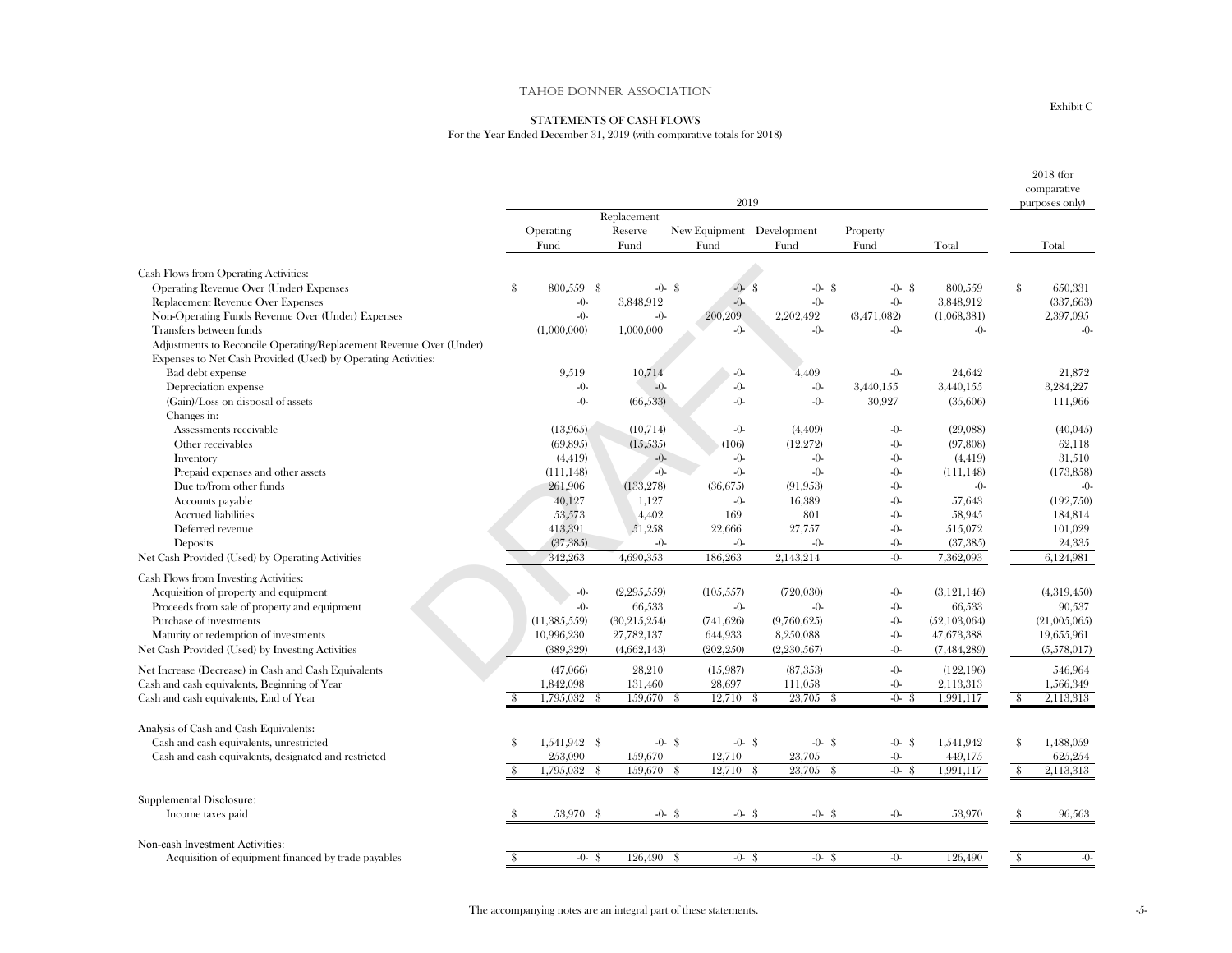## NOTES TO THE FINANCIAL STATEMENTS December 31, 2019 and 2018 (for comparative purposes only)

# 1. OPERATIONS

Tahoe Donner Association (Association) is a California nonprofit mutual benefit corporation. The Association's members own the 6,473 membership properties within the Tahoe Donner subdivision in Truckee, California. The Association was organized to provide management services and maintenance of certain common areas owned by the Association. A significant portion of revenue is derived from the assessment of member dues.

The Association operates and maintains facilities, which include a golf course and pro shop, restaurant, downhill ski area, clubhouse, Nordic ski area, beach and marina area, equestrian center, campground, tennis facilities, recreation complex, pools and parks. Revenues are derived from member and non-member usage of these facilities.

The Association's Board of Directors is comprised of five members elected to serve three-year terms by a vote of the members. The Board of Directors governs in accordance with the Association's bylaws and declaration of covenants and restrictions. The Board of Directors establishes members' dues and user fees, and has the ability to enter into long-term contracts. Along with other actions, closing an Association amenity (as defined by the governing documents) requires a vote of the members. member usage of these facilities.<br>
Board of Directors is comprised of five members elected the<br>
nembers. The Board of Directors governs in accordance<br>
turn of covenants and restrictions. The Board of Directors<br>
s, and has

# 2. SIGNIFICANT ACCOUNTING POLICIES

Basis of presentation – The Association's governing documents provide certain guidelines for governing its financial activities. To ensure observance of limitations and restrictions on the use of financial resources, the Association maintains its accounts using fund accounting. Financial resources are classified for accounting and reporting purposes in the following funds established according to their nature and purpose:

Operating Fund – Used to account for financial resources available for the general operations of the Association.

Replacement Reserve Fund – Used to account for financial resources designated for the repair, restoration, replacement or maintenance of, or litigation involving repair, restoration, replacement or maintenance of, major components which the Association is obligated to repair, restore, replace or maintain and for which the replacement reserve fund was established.

New Equipment Fund – Used to account for financial resources designated for the purchase of new machinery, equipment, furnishings and fixtures.

Development Fund – Used to account for financial resources designated for use in the acquisition and enhancement of facilities, equipment and other resources.

Property Fund – Used to account for the Association's investment in its common property and equipment, and other Association real property.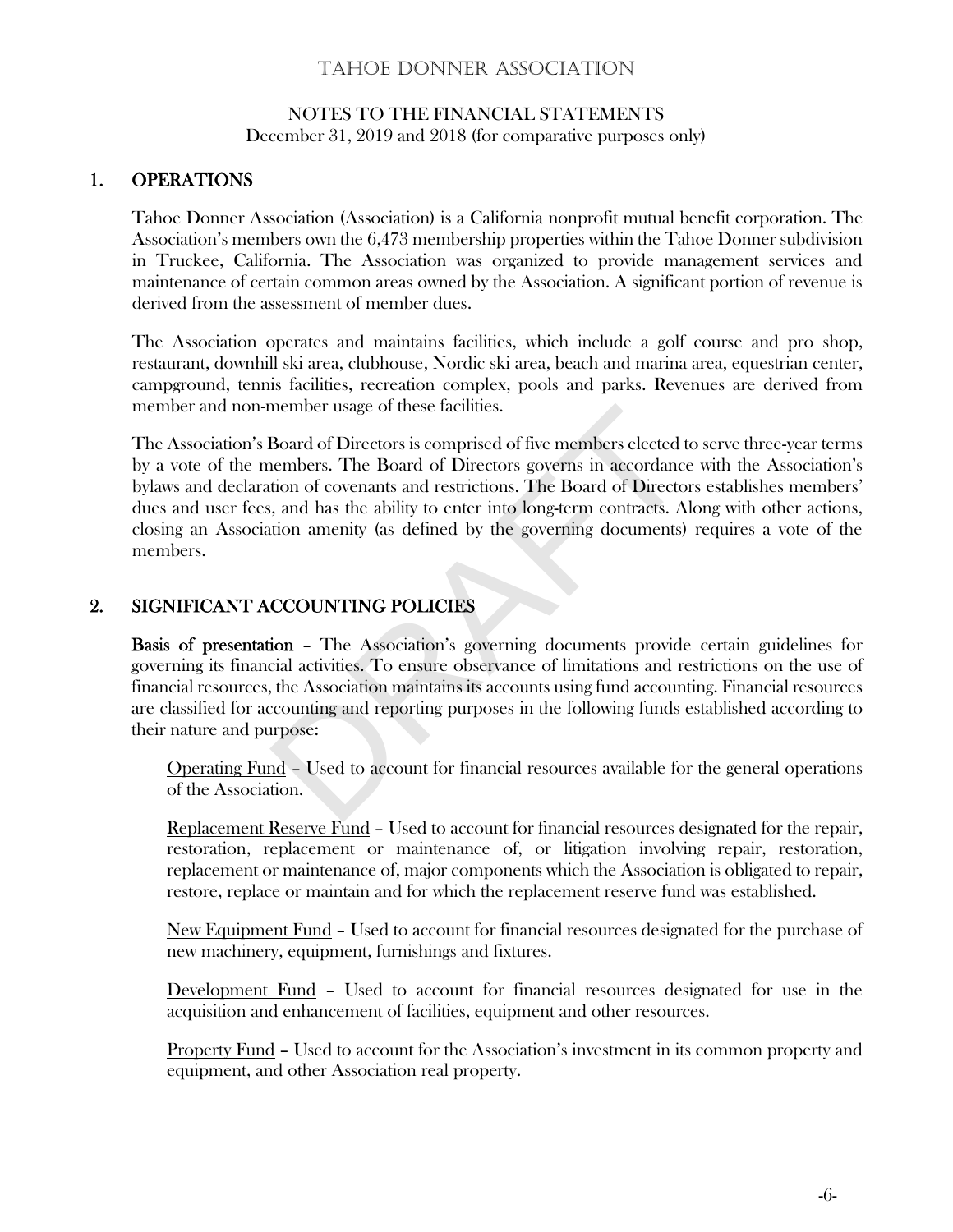## NOTES TO THE FINANCIAL STATEMENTS December 31, 2019 and 2018 (for comparative purposes only)

Assessment revenue – Association members are subject to annual assessments, usually payable in equal quarterly installments, to provide funds for the Association's operating expenses, major repairs and replacements, development and purchase of new equipment. Accounts receivable at the balance sheet date primarily represents amounts due from unit owners. The Association's collection policy includes, among other things, assessing a late charge and interest, filing a lien, and assessing a lien fee on payments not received within the allowable time periods. In certain instances, foreclosure may be necessary. An allowance for doubtful accounts is created when and account's collectability is uncertain. Accounts are written off when the Association's management determines that an account is uncollectible due to an event such as bankruptcy or foreclosure proceedings.

Revenue recognition – The Association's accounting policies with regards to revenue from contracts with customers are discussion in Note 3, Revenues.

Cash consists of cash on hand, demand deposits at banks and money market funds.

The Association minimizes credit risk associated with cash by periodically evaluating the credit quality of its primary financial institution. The balance at times may exceed federally insured limits. As of December 31, 2019 and 2018, cash balances exceeded federally insured limits by approximately \$864,000 and \$825,000, respectively. The Association has not experienced any losses in such accounts and management believes the Association is not exposed to any significant credit risk related to cash. discussion in Note 3, Revenues.<br>
Sh on hand, demand deposits at banks and money marke<br>
ninimizes credit risk associated with cash by periodical<br>
ury financial institution. The balance at times may exceed<br>
31, 2019 and 2018

Investments consist of debt securities and certificates of deposits, which are carried at amortized cost as the Association has the positive intent and ability to hold all debt securities and certificates of deposit until maturity.

Inventories consist of food and retail goods and are stated at the lower of average cost or market.

Property and equipment of the Association includes certain facilities and land contributed by Dart in prior years. These assets are reflected in the accounts at the developers' cost basis. Purchases are stated at cost. The Association capitalizes all expenditures for property and equipment in excess of \$2,000. Depreciation is computed using the straight-line method over estimated useful lives of individual assets ranging from 3 to 60 years. These assets are recorded directly in the property fund.

Approximately 3,000 acres of undeveloped non-common area real property owned by the Association is controlled by the Association's declaration of covenants and restrictions, and bylaws.

Interest income and the related income tax expense is allocated to the operating, replacement and reserve, new machinery and equipment and development funds in proportion to the interest-bearing assets of each fund.

Assessments paid in advance and deferred revenue primarily represents funds received for assessments, amenity and newsletter fees received in the current fiscal year, which apply to the subsequent fiscal year.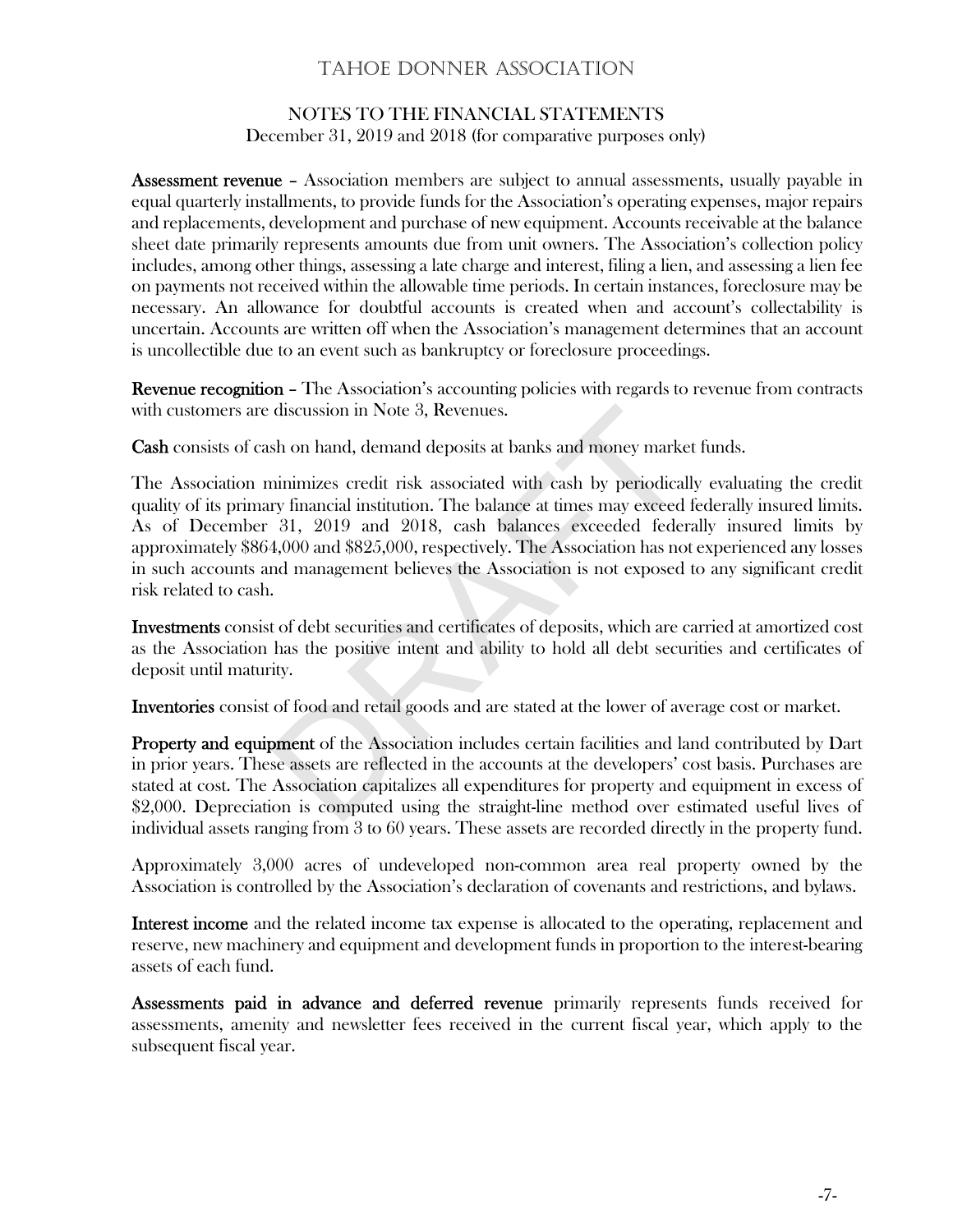## NOTES TO THE FINANCIAL STATEMENTS December 31, 2019 and 2018 (for comparative purposes only)

Deposits from members held by the Association are primarily security deposits from members for the construction of residential real property. The deposits are used to ensure that construction is completed in accordance with the guidelines established by the Association's Architectural Standards Committee. The funds are deposited in a separate trust account and are refundable upon satisfactory completion of construction.

Advertising costs are expensed as incurred. For the year ended December 31, 2019 and 2018 advertising costs total approximately \$73,449 and \$80,472, respectively.

Income taxes – For California purposes, the Association is taxed as membership organization. As such, the Association is generally taxed only on non-member income, such as investment earnings, advertising revenue and gains on sales of assets at regular state corporate tax rates. For federal purposes, the Association has tax-exempt status as a non-profit organization under Internal Revenue Code 501(c)(4). Unrelated business income earned by the Association, such as advertising revenue, is taxed net of related expenses at regular federal corporate tax rates.

The Association has applied the accounting principles related to the accounting for uncertainty in income taxes and has determined there is no material impact on the financial statements. With some exceptions, the Association is no longer subject to U.S. federal and state income tax examinations by tax authorities for years prior to 2015. e and gams on sales of assets at regular state corporate ciation has tax-exempt status as a non-profit organization in<br>the deventures income earned by the Association, such<br>ted expenses at regular federal corporate tax rat

Carrying amounts of financial instruments, including cash and cash equivalent, accounts receivable and accounts payable approximate their fair value due to the short-term maturities of these instruments.

Use of estimates – The preparation of financial statements in conformity with accounting principles generally accepted in the United States of America requires management to make estimates and assumptions that affect certain reported amounts and disclosures. Accordingly, actual results could differ from those estimates.

Reclassifications - certain reclassifications have been made in the 2018 financial statements to conform to the classifications used in 2019. The reclassifications had no impact on the financial position or results of operations for 2018.

Restatement – in 2019, the Association changed the composition of its financial statements to present the Statement of Revenue and Expenses – All Funds by program rather than by natural classification. Additionally, the association began allocating certain departmental expenses (overhead) to the other departments they both directly and indirectly serve. The 2018 financial statements as presented for comparative purposes only have been restated to conform to the composition and allocations utilized in 2019. The restatements had no impact on the total financial position or results of operations for 2018.

Revenue recognition - For 2019, the Association has adopted the provisions of Accounting Standards Codification Topic 606, *Revenue from Contracts with Customers*, "Topic 606" in the Accounting Standards Codification (ASC). Topic 606 superseded the revenue recognition requirements in FASB ASC 972-605, Real Estate—Common Interest Realty Associations, Revenue Recognition. Under Topic 606, the Association must identify a contract with a customer, among other things, and recognize revenue as the Association satisfies a performance obligation.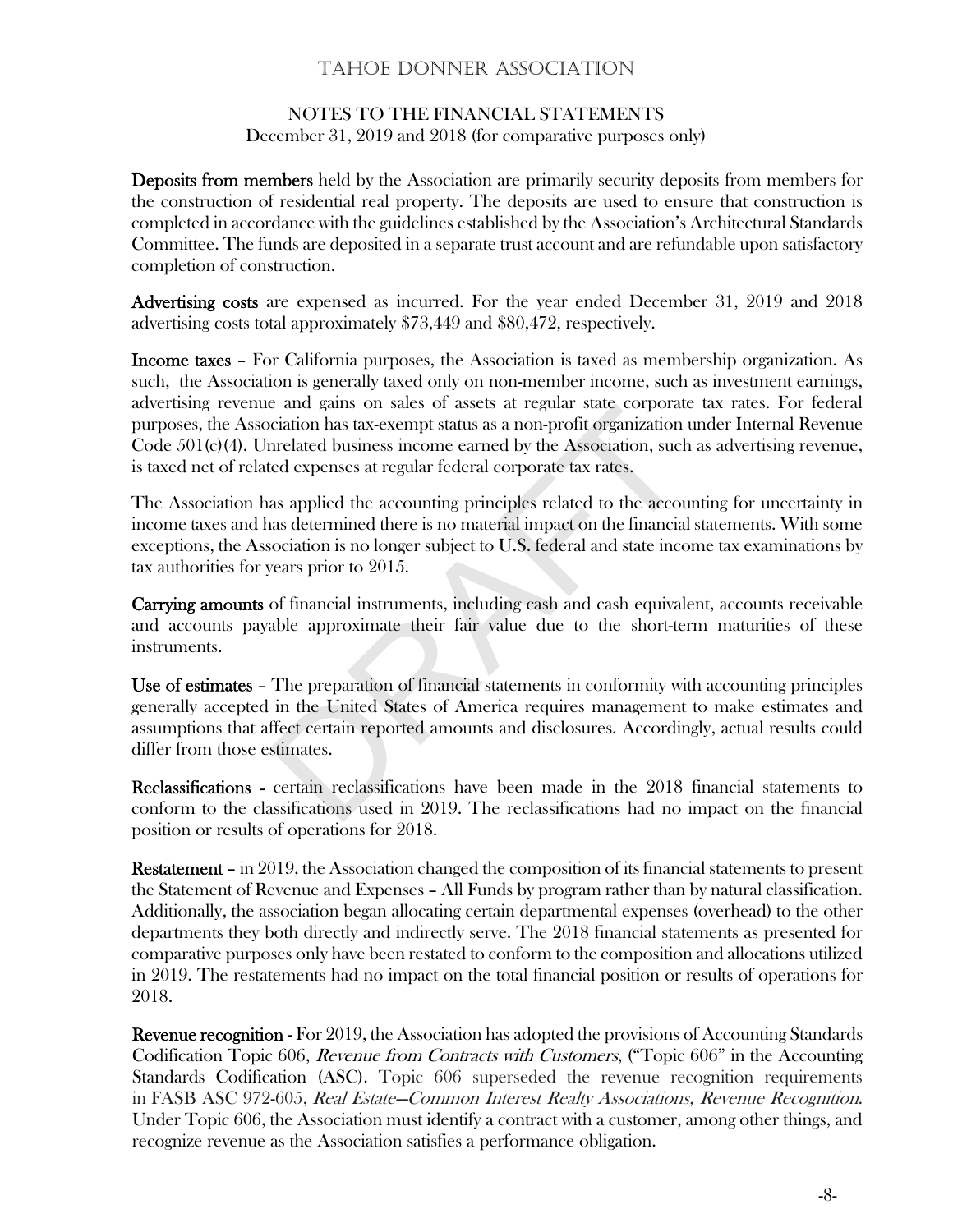#### NOTES TO THE FINANCIAL STATEMENTS December 31, 2019 and 2018 (for comparative purposes only)

As described above, Association members are subject to annual assessments that provide funds for the Association's operating expenses and major repairs and replacements. Association management has considered Topic 606 and concluded that Association members are not customers as defined in the ASC. As such, all assessment revenue, including amounts allocated to the replacement fund, is recognized in the period in which it is assessed, regardless of when it is collected or expended. This treatment is substantially consistent with the Association's accounting in previous years.

Contract revenue is discussed further at Note 3, Revenue from Contracts with Customers. The adoption of the new revenue recognition guidance did not result in any changes to the fund balances as of January 1, 2019 or the balance sheet or results of operations for the year ended December 31, 2019.

# 3. REVENUE FROM CONTRACTS WITH CUSTOMERS

#### Revenue Recognition

The following provides information about the Association's composition of revenue recognized from contracts with customers, the performance obligations under those contracts, and the significant judgments made in accounting for those contracts:

Downhill ski, Cross Country and Golf revenue is derived from a wide variety of sources, including, among other things: lift, trail and course access revenue, which includes sales of lift tickets, trail access, golf course access and pass products; ski school and lesson revenue, which includes the revenue derived from ski school and lesson operations; food and beverage sales; retail sales and equipment rental revenue. Revenue is recognized over time as performance obligations are satisfies as control of the goods or services (e.g. access to ski areas, trails and golf course, provision of ski school and lesson services, etc.) is transferred to the customer, except for the retail sales, rentals and food and beverage operations revenue which are recognized at a point in time when performance obligations are satisfied by transferring control of the underlying goods to the customer. The Association records deferred revenue primarily related to the sales of the pass products. Deferred revenue is recognized throughout the ski and golf seasons as the Association's performance obligations are satisfied as control of the service (e.g. access to the ski areas throughout the ski season) is transferred to the customer. The transfer of control is based on the number of days that have passed in the season relative to total expected season days. Total expected season days are based on historical data, and the Association believes this estimate provide a faithful depiction of its customers pass product usage. **M CONTRACTS WITH CUSTOMERS**<br>
ion<br>
vides information about the Association's composition of re<br>
tomers, the performance obligations under those contra<br>
accounting for those contracts:<br>
ss Country and Golf revenue is derive

The Association's private amenities (Trout Creek recreation center and aquatics, Snowplay, Marina and Tennis) are accessible via an annual recreation pass or daily access fees. Revenue is derived from recreation pass usage, daily access fees, lessons, classes and trainings, retail sales, equipment rentals and food and beverage sales. Revenue is recognized over time as performance obligations are satisfies as control of the goods or services (e.g. access amenities , provision of lesson, classes and training services, etc.) is transferred to the customer, except for the retail sales, rentals and food and beverage operations revenue which are recognized at a point in time when performance obligations are satisfied by transferring control of the underlying goods to the customer. The Association records deferred revenue primarily related to the sales of the recreation pass. Deferred revenue is recognized throughout recreation pass period as the Association's performance obligations are satisfied as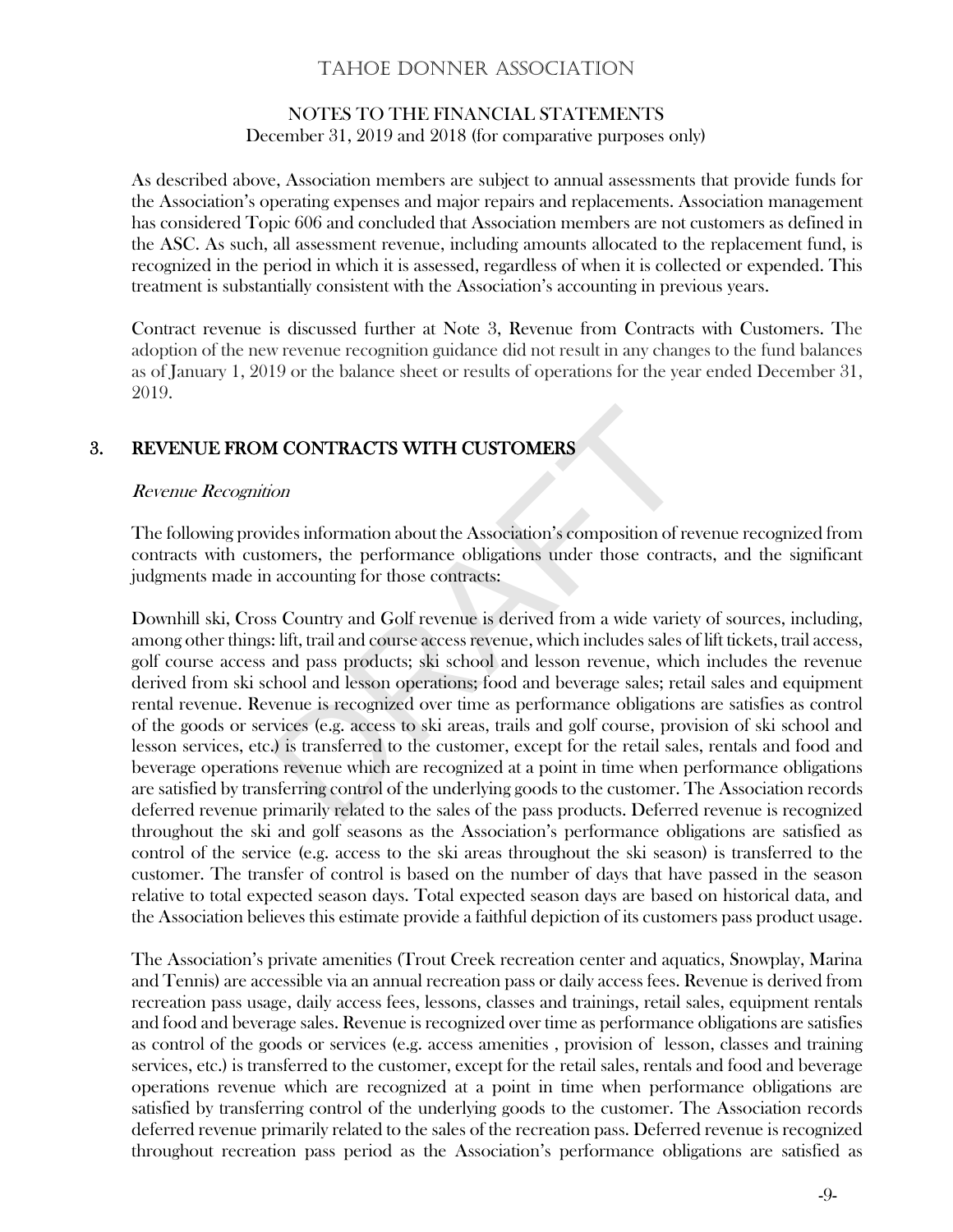# NOTES TO THE FINANCIAL STATEMENTS December 31, 2019 and 2018 (for comparative purposes only)

control of the service (e.g. access to amenities throughout the pass period) is transferred to the customer. The transfer of control is based on an estimated number of pass holder visits relative to total expected visits. The total expected visits are estimated based on historical data, and the Association believes this estimate provides a faithful depiction of its customers' pass product usage.

Food and beverage revenue (The Lodge and Summer F&B, Alder Creek Café and Pizza on the Hill) is derived from restaurants and cafes, room rentals and banquets. Revenue is recognized at a point in time when performance obligations are satisfied by transferring controls of the underlying goods to the customer.

Other revenue sources not previously mentioned provide revenue from a variety of means including other amenity access fees, lessons and camps, retail sales, equipment rentals, special events and concerts and food and beverage sales, architectural fees and forestry grants revenues. Revenue is recognized over time as performance obligations are satisfied as control of the (e.g. completions of lessons or camps) is transferred to the customer, except for retail sales, equipment rentals and food and beverage sales which are recognized at a point in time when performance obligations are satisfied by transferring control of the underlying goods to the customer. ess fees, lessons and camps, retail sales, equipment ren<br>and beverage sales, architectural fees and forestry grant<br>me as performance obligations are satisfied as control of t<br>is transferred to the customer, except for reta

Communications revenue is derived primarily from newsletter ad sales. Revenue is recognized over time as performance obligations are satisfied as control of the good (e.g. inclusion of ad in the monthly newsletter) is transferred to the customer. Deferred revenue relates sales of newsletter ad space for multiple monthly publications in advance.

# Arrangements with Multiple Performance Obligations

Some of the Association's contracts with customers include multiple performance obligations, primarily related to bundled services such as multiple events, camps, class and lesson packages. For such contracts, revenue is allocated to each distinct and separate performance obligation based on its relative standalone selling price. The standalone selling prices are generally based on observable prices charged to customers or estimated based on historical experience and information.

# Contract Balances

Contract liabilities are recorded primarily as deferred revenues when payments are received or due in advance of the Association's performance, including amounts which may be refundable. The deferred revenue balance is primarily related to accounts receivable or cash payments recorded in advance of satisfying the Association's performance obligations related to advance purchase products consisting primarily of recreation passes, ski and golf passes, amenity related lessons and programs. Deferred revenue balances related to contracts was approximately \$1,783,000 and \$1,388,000 as of December 31, 2019 and 2018, respectively. For the year ended December 31, 2019, the Association recognized approximately \$1,315,000 of contract revenue that was included in the deferred revenue balance as of December 31, 2018.

Contract assets are recorded as trade receivables when the right to consideration is unconditional. Trade receivable balances were \$52,823 and \$100,253 as of December 31, 2019 and 2018, respectively. Payments from customers are based on billing terms established in the contracts with customers, which vary by the type of customer, the location and the products or services offered.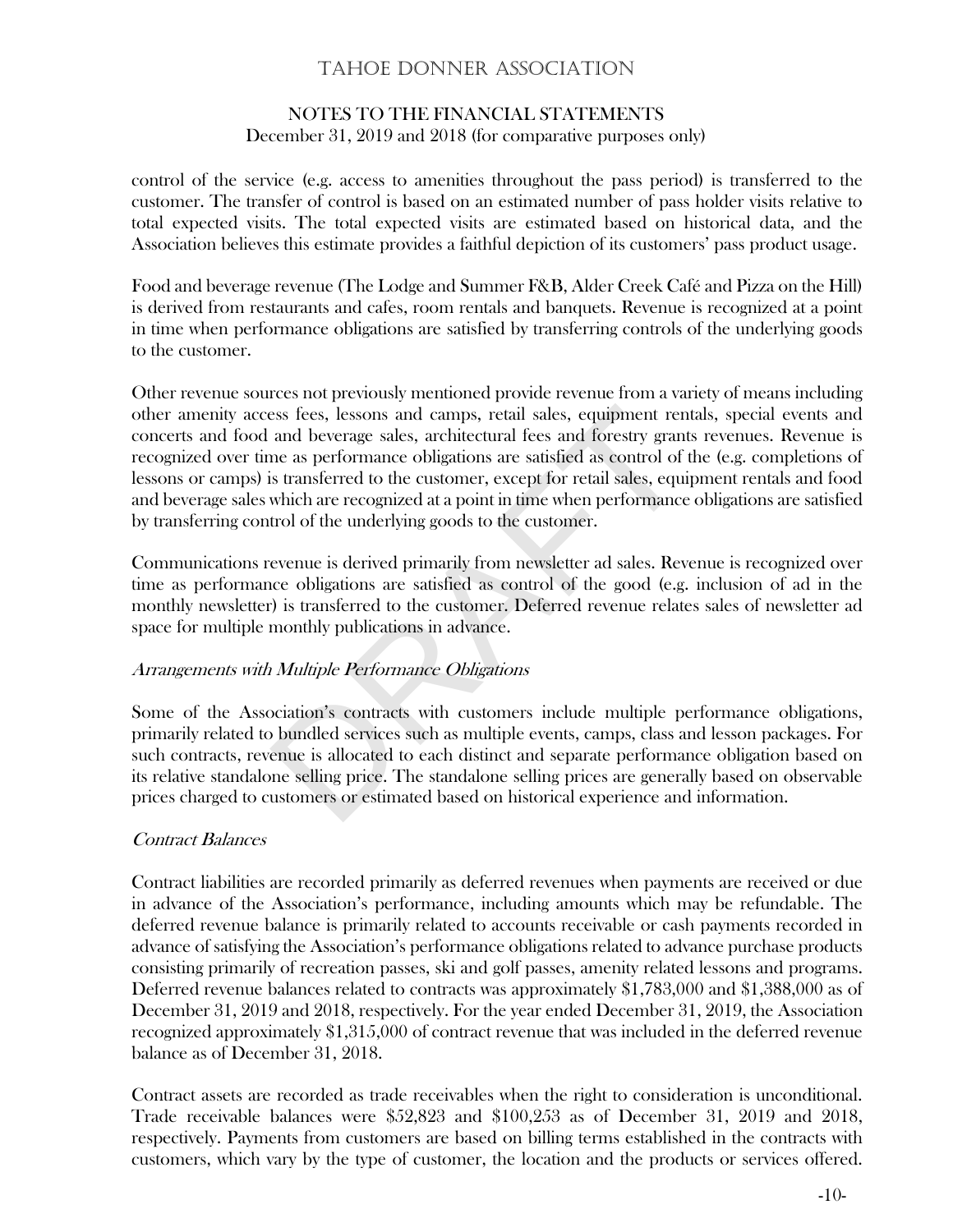# NOTES TO THE FINANCIAL STATEMENTS December 31, 2019 and 2018 (for comparative purposes only)

The term between invoicing and when payment is due is not significant. For certain products or services and customer types, contracts require payment before the products are delivered or services are provided to the customer. Impairment losses related to contract assets are recognized through the Association's allowance for doubtful accounts analysis. Contract asset write-offs are evaluated on an individual basis.

### Costs to Obtain Contracts with Customers

The Association expects that credit card fees paid in order to obtain season pass products contracts are recoverable. Accordingly, the Association recognizes these amounts as assets when they are paid prior to the start of the pass season. As of December 31, 2019, \$11,283 of costs to obtain contracts with customers were recorded within prepaid expenses and other current assets.

Utilizing the practical expedient provided for under Topic 606, the Association has elected to expense credit card fees related to non pass products and services as incurred, as the amortization period is generally one year or less for the time between customer purchase and utilization. These fees are recorded within departmental expenses on the Association's Statement of Revenue and Expenses and Changes in Fund Balances.

# 4. FAIR VALUE MEASUREMENT

The Financial Accounting Standards Board (the "FASB")'s authoritative guidance on fair value measurements establishes a framework for measuring fair value and requires disclosure about the fair value measurements of assets and liabilities. This guidance requires the Association to classify and disclose assets and liabilities measured at fair value on a recurring basis, as well as fair value measurements of assets and liabilities measured on a nonrecurring basis in periods subsequent to initial measurement, in a three-tier fair value hierarchy as described below. re recorded within prepaid expenses and other current associal expedient provided for under Topic 606, the Association's discussed fees related to non pass products and services as incurrence versus on the services as incu

The guidance defines fair value as the exchange price that would be received for an asset or paid to transfer a liability in the principal or most advantageous market for the asset or liability in an orderly transaction between market participants on the measurement date. Valuation techniques used to measure fair value must maximize the use of observable inputs and minimize the use of unobservable inputs. The guidance describes three levels of inputs that may be used to measure fair value:

Level 1—Observable inputs, such as quoted prices in active markets for identical assets or liabilities.

Level 2—Observable inputs other than Level 1 prices, such as quoted prices for similar assets or liabilities, quoted prices in markets that are not active or other inputs that are observable or can be corroborated by observable market data for substantially the full term of the assets or liabilities.

Level 3—Unobservable inputs that are supported by little or no market activity and that are significant to the fair value of the assets or liabilities.

The Association measures its cash equivalents and accrued interest receivable at fair value. The Association classifies its cash equivalents, investments and accrued interest receivable within Level 1 or Level 2 because the Association values these investments using quoted market prices or alternative pricing sources and models utilizing market observable inputs. The fair value of the Association's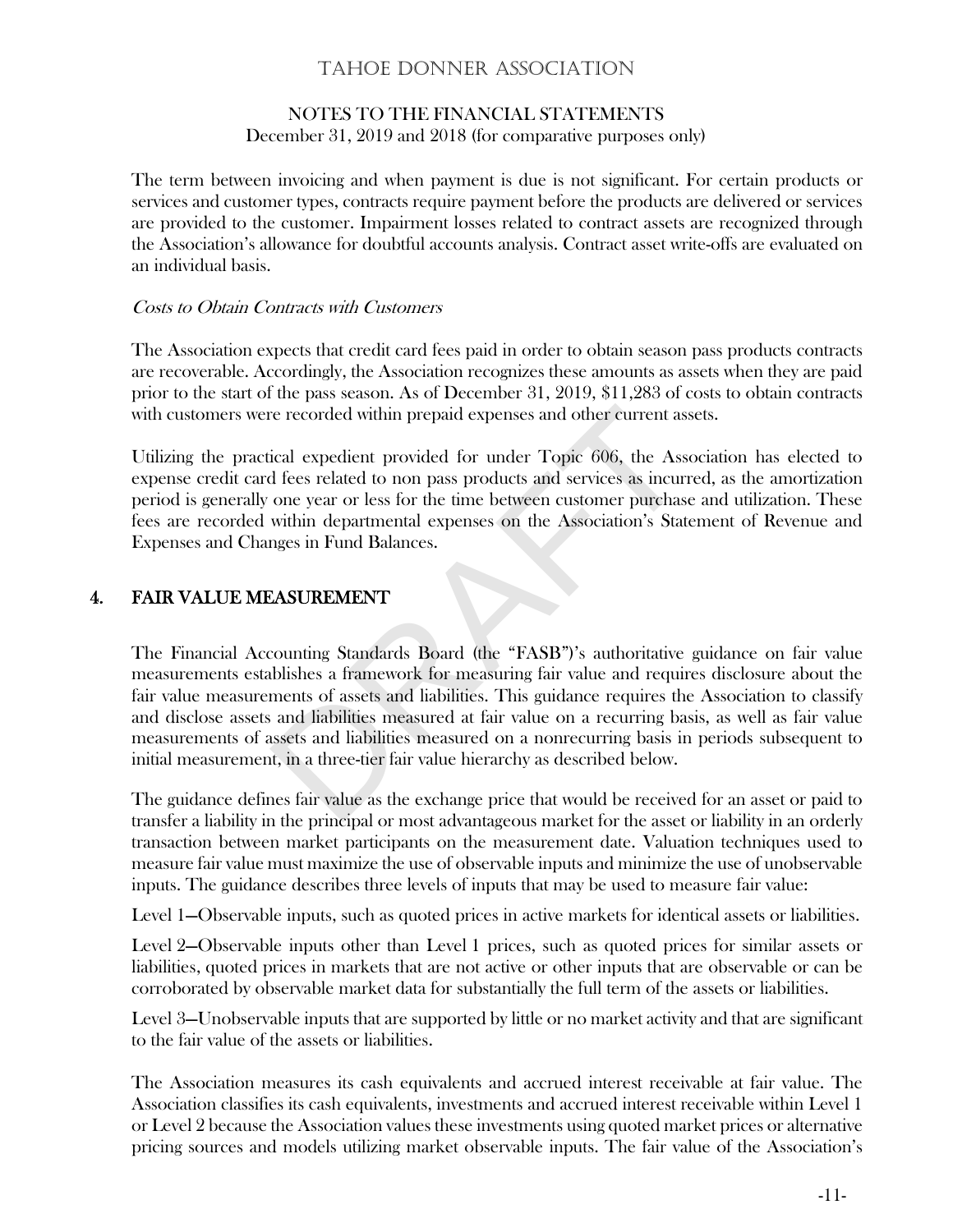## NOTES TO THE FINANCIAL STATEMENTS December 31, 2019 and 2018 (for comparative purposes only)

Level 1 financial assets is based on quoted market prices of the identical underlying security. The fair value of the Association's Level 2 financial assets is based on inputs that are directly or indirectly observable in the market, including the readily-available pricing sources for the identical underlying security that may not be actively traded.

The following tables set forth the estimated fair value of the Association's financial assets measured at fair value on a recurring basis as of December 31, 2019 and 2018, based on the three-tier fair value hierarchy:

|                                                                                                                                   |    |           |               | 2019               |         |              |           |  |
|-----------------------------------------------------------------------------------------------------------------------------------|----|-----------|---------------|--------------------|---------|--------------|-----------|--|
|                                                                                                                                   |    | Level 1   | Level 2       |                    | Level 3 |              | Total     |  |
| Cash and cash equivalents                                                                                                         | \$ | 1,991,117 | \$<br>$-0-$   | \$                 | $-0-$   |              | 1,991,117 |  |
| Other Assets:                                                                                                                     |    |           |               |                    |         |              |           |  |
| Accrued interest receivable                                                                                                       |    | $-()$     | 101,238       |                    | $-0-$   |              | 101,238   |  |
| Total                                                                                                                             | \$ | 1,991,117 | \$<br>101,238 | \$                 | $-()$   | \$           | 2,092,355 |  |
|                                                                                                                                   |    |           |               |                    |         |              |           |  |
|                                                                                                                                   |    | Level 1   | Level 2       | 2018               | Level 3 |              | Total     |  |
| Cash and cash equivalents                                                                                                         | S, | 2,113,313 | \$<br>$-()$   | \$                 | $-()$   | \$           | 2,113,313 |  |
| Other Assets:                                                                                                                     |    |           |               |                    |         |              |           |  |
| Accrued interest receivable                                                                                                       |    | $-0-$     | 95,703        |                    | $-0-$   |              | 95,703    |  |
| Total                                                                                                                             | \$ | 2,113,313 | \$<br>95,703  | \$                 | $-()$   | \$           | 2,209,016 |  |
| <b>CASH AND INVESTMENTS</b>                                                                                                       |    |           |               |                    |         |              |           |  |
| At December 31, the Association's cash and investments consisted of undesignated, designated a<br>restricted accounts as follows: |    |           |               |                    |         |              |           |  |
|                                                                                                                                   |    |           |               | 2019               |         |              | 2018      |  |
| Replacement reserve fund - designated                                                                                             |    |           |               | \$14,341,230       |         | \$11,879,903 |           |  |
| Development fund - designated                                                                                                     |    |           |               | 7,414,919          |         |              | 5,991,735 |  |
| Mary agustomaant fund - daardmatad -                                                                                              |    |           |               | 0.50100<br>170 400 |         |              |           |  |

# 5. CASH AND INVESTMENTS

|                                                                | 2019         | 2018         |
|----------------------------------------------------------------|--------------|--------------|
| Replacement reserve fund - designated                          | \$14,341,230 | \$11,879,903 |
| Development fund - designated                                  | 7,414,919    | 5,991,735    |
| New equipment fund - designated                                | 259,188      | 178,482      |
| Operating fund - undesignated and unrestricted                 | 6,046,087    | 5,619,295    |
| Operating fund – Trust – restricted 457(b)                     | 33,813       | 81,051       |
| Operating fund - Architectural standards deposits - restricted |              |              |
| (Note 7)                                                       | 219,277      | 256,565      |
| Total                                                          | \$28,314,5   | \$24,007,034 |

Board designated funds in the replacement reserve fund cannot be expended for any purpose other than the repair, restoration, replacement or maintenance of, or litigation involving repair, restoration, replacement or maintenance of, major components which the Association is obligated to repair, restore, replace or maintain and for which the replacement reserve fund was established as mandated by state law.

Designated funds in the development fund are controlled by board-adopted policy that affords the board discretion in expenditure, except where member approval is required in connection with the intended project.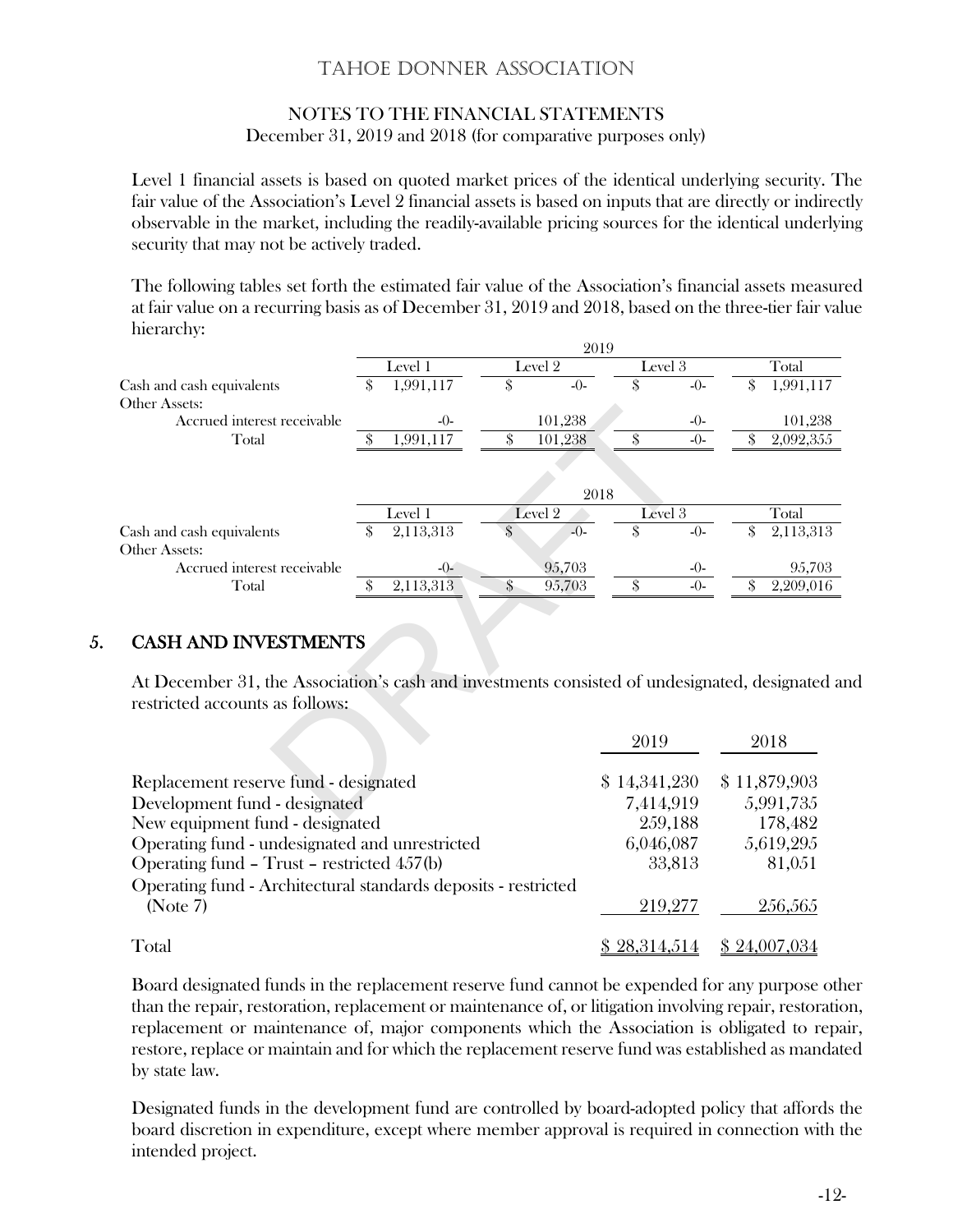## NOTES TO THE FINANCIAL STATEMENTS December 31, 2019 and 2018 (for comparative purposes only)

Association investments consist of certificates of deposit, municipal and corporate securities, and governmental securities, and amounted to \$26,323,397 and \$21,893,721 at December 31, 2019 and 2018, respectively. Varying types and levels of safety protection cover the various Association investments, including FDIC insurance, SIPC insurance, privately funded bank insurance, and the backing of the US Treasury and its agencies.

Municipal and corporate securities, governmental securities and certificates of deposit are carried at amortized cost as they are classified as held to maturity investments since the Association has the positive intent and ability to hold all securities until maturity.

The amortized cost, gross unrealized gains and losses and aggregate fair value of held-to-maturity investment securities at December 31, 2019 are as follows:

|                                                                                        |                 |               | 2019       |    |            |                 |            |  |  |  |  |
|----------------------------------------------------------------------------------------|-----------------|---------------|------------|----|------------|-----------------|------------|--|--|--|--|
|                                                                                        | Cost or         |               | Gross      |    | Gross      |                 | Fair       |  |  |  |  |
|                                                                                        | Amortized       |               | Unrealized |    | Unrealized |                 | Value      |  |  |  |  |
|                                                                                        | Cost            |               | Gains      |    | Losses     |                 |            |  |  |  |  |
| Held to maturity:                                                                      |                 |               |            |    |            |                 |            |  |  |  |  |
| Certificates of Deposit                                                                | 1,129,197<br>\$ | \$            | 2,173      | \$ | $-0$ -     | - \$            | 1,131,370  |  |  |  |  |
| Corporate Bonds                                                                        | 3,220,976       |               | 72,922     |    | $-0-$      |                 | 3,293,898  |  |  |  |  |
| <b>Municipal Bonds</b>                                                                 | 2,262,597       |               | 36,607     |    | $-0$       |                 | 2,299,204  |  |  |  |  |
| <b>U.S. Treasury</b>                                                                   | 19,710,627      |               | 58,043     |    | $-0-$      |                 | 19,768,670 |  |  |  |  |
| Total held to maturity                                                                 | \$26,323,397    | $\mathcal{S}$ | 169,745    | \$ | $-0-$      | $\mathcal{S}^-$ | 26,493,142 |  |  |  |  |
| The maturities of the held to maturity securities at December 31, 2019 are as follows: |                 |               |            |    |            |                 |            |  |  |  |  |
|                                                                                        | Within 1        |               |            |    |            |                 |            |  |  |  |  |
| Investment                                                                             | Year            |               | 1-5 Years  |    | Total      |                 |            |  |  |  |  |

| Investment                     | Within 1<br>Year | 1-5 Years | Total        |  |  |  |
|--------------------------------|------------------|-----------|--------------|--|--|--|
| <b>Certificates of Deposit</b> | 379,197<br>S     | 750,000   | 1,129,197    |  |  |  |
| Corporate Bonds                | 1,054,765        | 2,166,211 | 3,220,976    |  |  |  |
| <b>Municipal Bonds</b>         | 320,200          | 1,942,397 | 2,262,597    |  |  |  |
| <b>U.S. Treasury</b>           | 19,215,128       | 495,499   | 19,710,627   |  |  |  |
| Total                          | 20,969,290       | 5,354,107 | \$26,323,397 |  |  |  |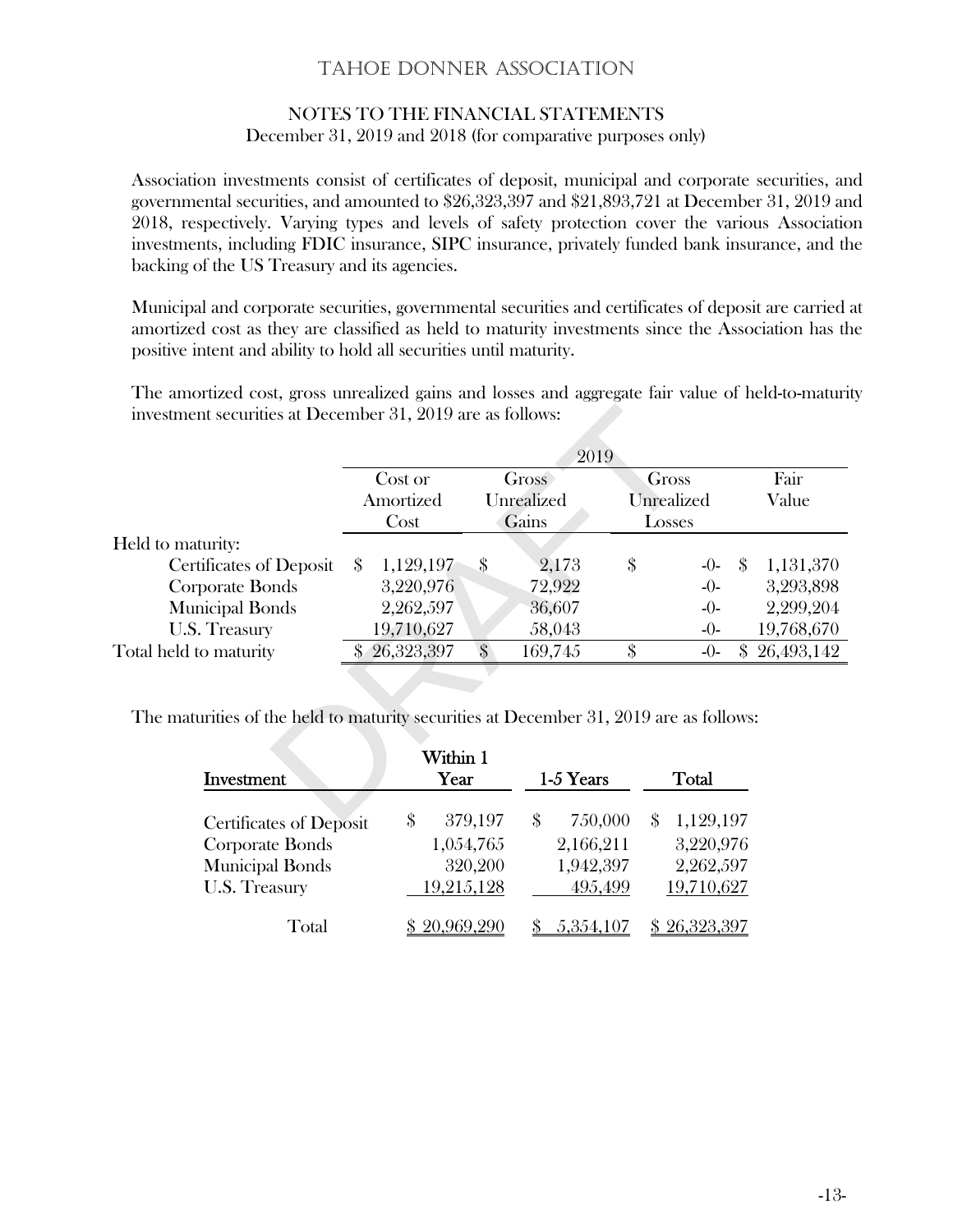### NOTES TO THE FINANCIAL STATEMENTS December 31, 2019 and 2018 (for comparative purposes only)

# 6. PROPERTY AND EQUIPMENT

Property and equipment consist of the following:

|                                                                                                                                                                                                                                                                                   |              | 2019           | 2018           |
|-----------------------------------------------------------------------------------------------------------------------------------------------------------------------------------------------------------------------------------------------------------------------------------|--------------|----------------|----------------|
| <b>Buildings</b>                                                                                                                                                                                                                                                                  |              | \$33,141,996   | \$32,406,312   |
| Fixtures and facility improvements                                                                                                                                                                                                                                                |              | 18,633,568     | 18,231,578     |
| Equipment                                                                                                                                                                                                                                                                         |              | 18,566,594     | 18,953,625     |
| Land and land improvements                                                                                                                                                                                                                                                        |              | 10,345,875     | 9,269,730      |
| Furnishings                                                                                                                                                                                                                                                                       |              | 992,033        | 939,813        |
| Total                                                                                                                                                                                                                                                                             |              | 81,680,066     | 79,801,058     |
| Less accumulated depreciation                                                                                                                                                                                                                                                     |              | (41, 424, 804) | (38, 264, 353) |
|                                                                                                                                                                                                                                                                                   |              | 40,255,262     | 41,536,705     |
| Construction in progress                                                                                                                                                                                                                                                          |              | 1,076,144      | <u>18,147</u>  |
| Total                                                                                                                                                                                                                                                                             |              | \$41,331,406   | \$41,554,852   |
| <b>INCOME TAXES</b><br>The provision for income taxes for the year ended December 31, 2019 and 2018 is as follows                                                                                                                                                                 |              |                |                |
|                                                                                                                                                                                                                                                                                   | 2019         |                | 2018           |
| <b>State</b>                                                                                                                                                                                                                                                                      | \$<br>55,935 | $\mathcal{S}$  | 45,145         |
| Federal                                                                                                                                                                                                                                                                           | 12,675       |                | 725            |
|                                                                                                                                                                                                                                                                                   | \$<br>68,610 | \$             | 45,870         |
| The 2018 federal tax provision is less than 2019 due to over accruing for taxes in a prior year. Fo<br>income tax for 2019 may be reduced by general tax credits available to the Association. The<br>of these credits in not reflected in the accompanying financial statements. |              |                |                |

## 7. INCOME TAXES

|              |  | 2019   | 2018 |        |  |  |
|--------------|--|--------|------|--------|--|--|
| <b>State</b> |  | 55,935 |      | 45,145 |  |  |
| Federal      |  | 12,675 |      | 725    |  |  |
|              |  | 68,610 |      | 45,870 |  |  |

The 2018 federal tax provision is less than 2019 due to over accruing for taxes in a prior year. Federal income tax for 2019 may be reduced by general tax credits available to the Association. The effect of these credits in not reflected in the accompanying financial statements.

# 8. REPLACEMENT RESERVE FUND

The Association's policy is to maintain replacement funding levels sufficient to pay for capital replacements, refurbishments and repairs. Fund for replacement of common area property and equipment is accounted for through a replacement reserve fund. The funds are designated for major repairs and replacement. When major repairs or replacement occur, the expenditures are charged against the fund balance or, if certain conditions are met, a transfer is made for property and equipment to the property fund and the expenditures are capitalized.

Replacement funding levels, as determined by a study updated in 2019, are forecast on a 30-year basis with annual updates to replacement schedules, as they become known. The percent funded level is to exceed 25% and the replacement reserve fund balance is to equal or exceed 10% of net replacement reserve assets (total property and equipment less land and land improvements). The annual assessment allocation to the replacement reserve fund is determined by the Board of Directors with input from management. Actual expenditures, however, may vary from the estimated amounts and the variations may be material. If additional funds are needed, the Association has the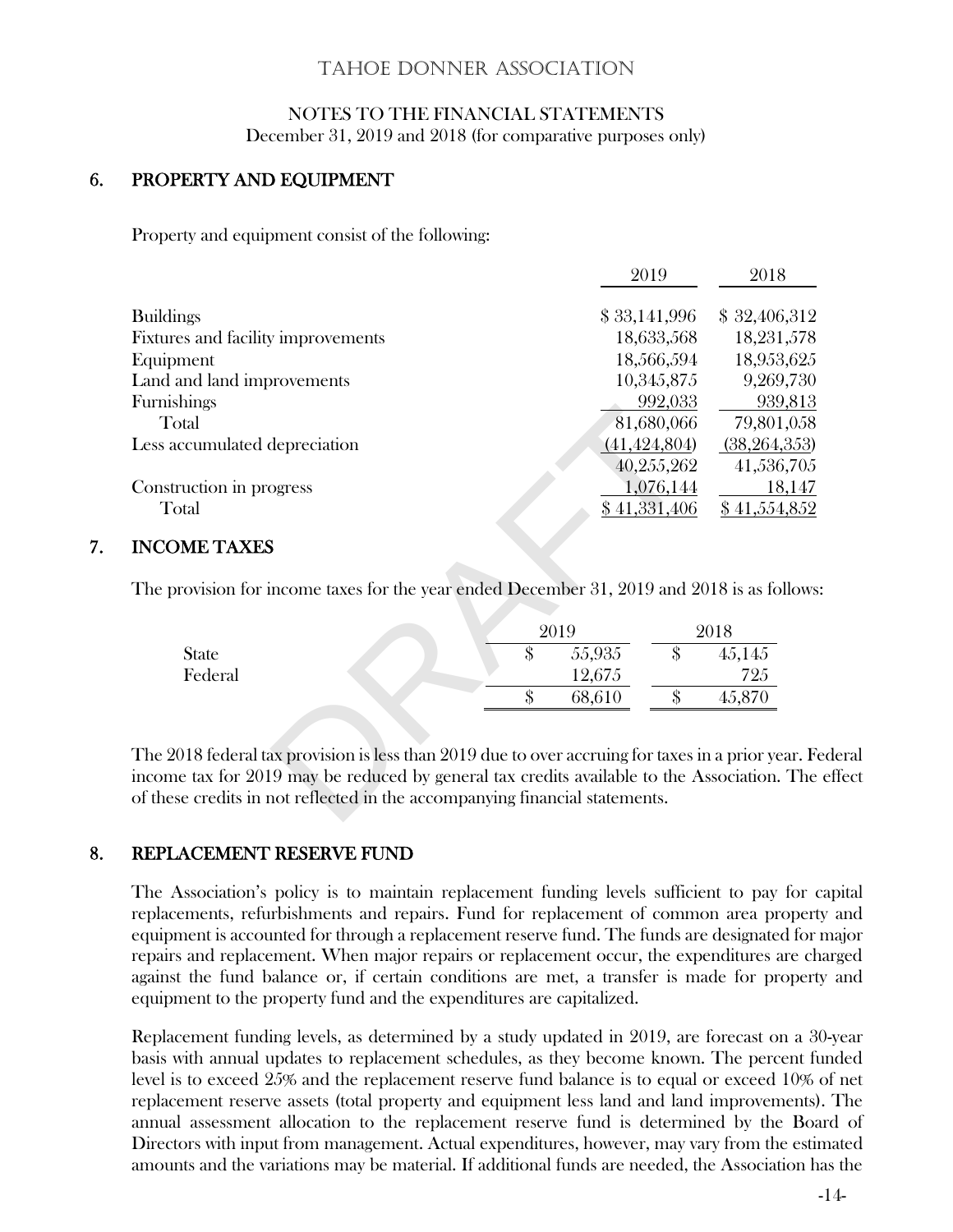### NOTES TO THE FINANCIAL STATEMENTS December 31, 2019 and 2018 (for comparative purposes only)

right, subject to any necessary member approval, to increase regular dues, to levy special assessments, or modify and adjust the scheduled major repairs and replacements as necessary.

# 9. INTERFUND ACTIVITY

The Association maintains two funds. The reserve fund portion of the overall assessment are deposited first to the operating fund and transferred monthly to the reserve fund. At various times during the year there is a receivable/payable (due to/from) among the funds.

During 2019, the Board of Directors approved a \$1,000,000 fund balance transfer from the operating fund to the replacement reserve fund.

# 10. RETIREMENT PLANS

The Association maintains a salary savings plan for all eligible employees. The Association matches 50% of the first 6% of the participant's contribution. Matching contributions are 20% vested after the third year of service and vest at the rate of 20% per year thereafter. Matching contributions expense was \$105,493 and \$95,180 for December 31, 2019 and 2018, respectively.

The Association maintains two defined contribution plans which qualify under Section 457(b) and Section 457(f) of the Internal Revenue Code, respectively (the 457 Plans). The 457 Plans allow for additional Association contributions and salary deferrals subject to limitations for eligible executive employees. Contributions to the 457 Plans funds are considered deferred compensation until certain future date conditions are met. The Association's contribution to the 457 Plans was \$57,009 and \$56,307 for the years ended December 31 2019 and 2018, respectively. **TANS**<br> **PLANS**<br> **PLANS**<br> **PLANS**<br> **PLANS**<br> **PLANS**<br> **PLANS**<br> **PLANS**<br> **PLANS**<br> **PLANS**<br> **PLANS**<br> **PLANS**<br> **PLANS**<br> **PLANS**<br> **PLANS**<br> **PLANS**<br> **PLANS**<br> **PLANS**<br> **PLANS**<br> **PLANS**<br> **PLANS**<br> **PLANS**<br> **PLANS**<br> **PLANS**<br> **PLANS** 

# 11. OPERATING LEASE OBLIGATIONS

The Association has non-cancelable operating leases for copiers, land usage and computer equipment. Rental expense under all operating leases was \$40,190 and \$93,000 for 2019 and 2018, respectively.

Future minimum lease payments under these leases are as follows:

| Year ending December 31: |              |
|--------------------------|--------------|
| 2020                     | 18,297<br>\$ |
| 2021                     | 5,752        |
| 2022                     | 5,752        |
| 2023                     | 1,917        |
|                          |              |
| Total                    | 31 718       |
|                          |              |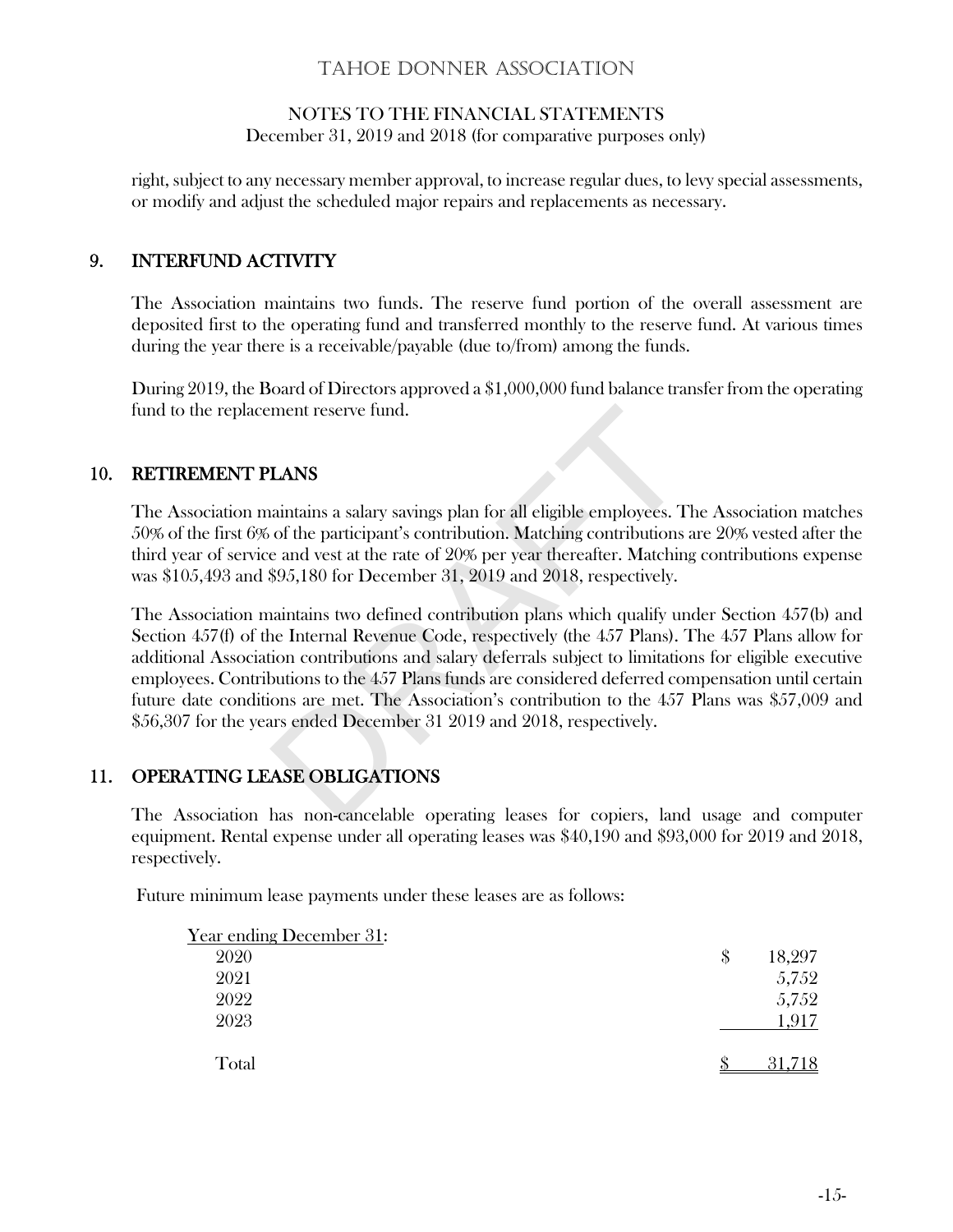### NOTES TO THE FINANCIAL STATEMENTS December 31, 2019 and 2018 (for comparative purposes only)

# 12. COMMITTMENT

During 2019, the Association entered into a contract for renovation of the golf course greens for \$231,800. As of December 31, 2019, \$162,260 remains to be spent on the project.

During 2019, the Association entered into a contract for the expansion of the Trout Creek Recreation Center for \$1,496,400. As of December 31, 2019, \$273,895 remains to be spent on the project.

#### 13. SUBSEQUENT EVENTS

Subsequent have been evaluated through April 3, 2020 the date the financial statements were issued.

The COVID-19 outbreak in the United States has caused business disruption through mandated and voluntary closings of the Association facilities. While disruption is currently expected to be temporary, there is considerable uncertainty around the duration of the closings. Therefore, the Association expects this matter to negatively impact its operating results. However, the related financial impact and duration cannot reasonably be estimated at this time.

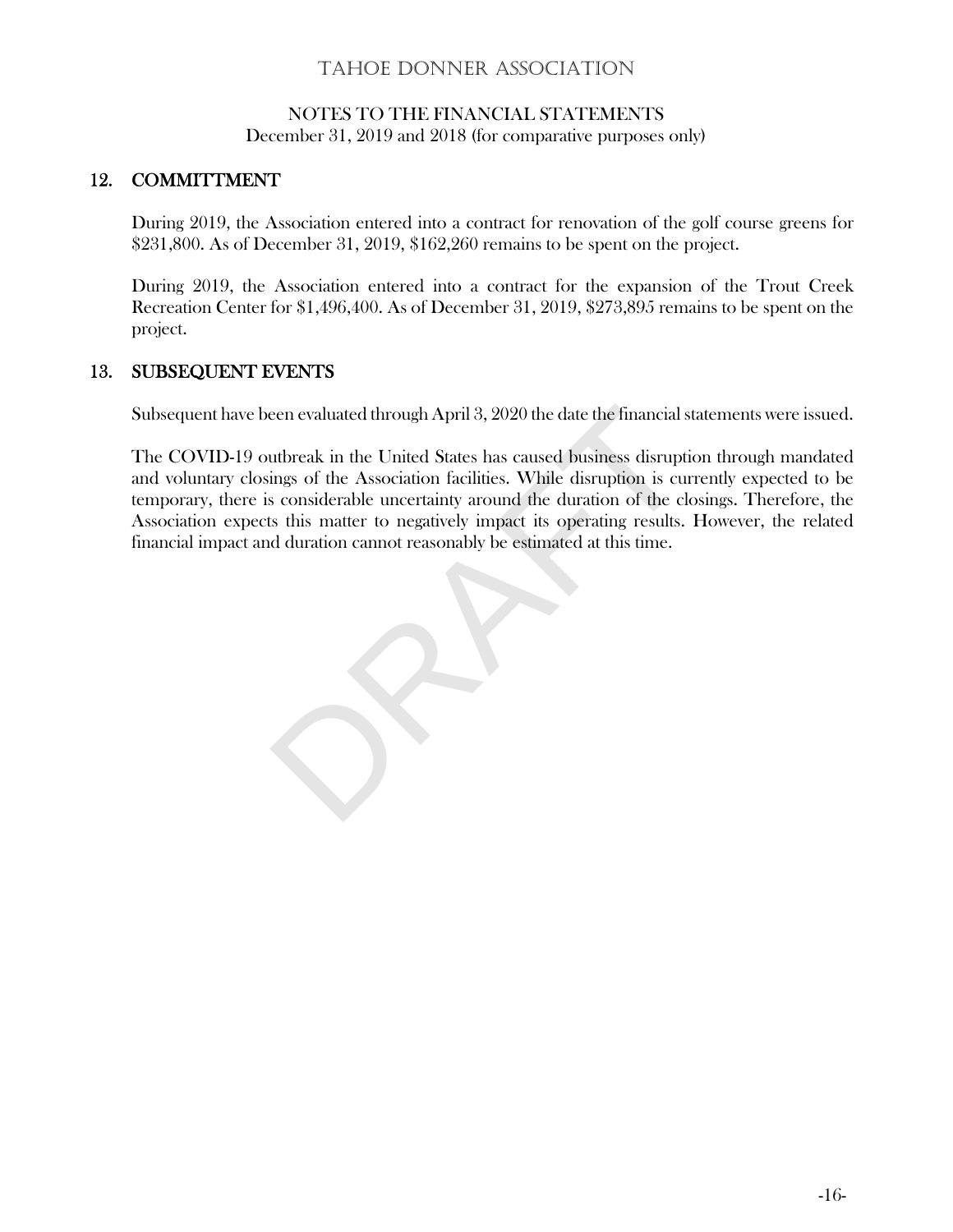#### SCHEDULE OF REVENUE AND EXPENSES BY NATURAL CLASSIFICATION

For the Year Ended December 31, 2019 (with comparative totals for 2018)

|                                     | 2019                     |                   |                  |                    |                   |                    |                        |              |     |            |  |
|-------------------------------------|--------------------------|-------------------|------------------|--------------------|-------------------|--------------------|------------------------|--------------|-----|------------|--|
|                                     |                          | <b>OPERATIONS</b> |                  |                    | <b>CAPITAL</b>    |                    |                        |              |     |            |  |
|                                     |                          |                   | Total            | Replacement        | <b>New</b>        |                    |                        |              |     |            |  |
|                                     |                          | Homeowners'       | Operating        | Reserve            | Equipment         | Development        | Property               |              |     |            |  |
|                                     | Amenities                | Association       | Fund             | Fund               | Fund              | Fund               | Fund                   | Total        |     | Total      |  |
| Revenue                             |                          |                   |                  |                    |                   |                    |                        |              |     |            |  |
| <b>Assessments</b>                  | $-0-$<br>-S<br>ς         | 5,696,445         | 5,696,445<br>-\$ | \$<br>4,661,000 \$ | 194,000           | 2,168,000 \$<br>-S | $-()$                  | \$12,719,445 | \$  | 12,298,700 |  |
| Access and use fees                 | 5,724,281                | $-0-$             | 5,724,281        | $-0-$              | $-()$ -           | $-0-$              | $-0-$                  | 5,724,281    |     | 4,771,304  |  |
| Retail sales                        | 4,772,930                | $-0-$             | 4,772,930        | $-()$              | $-0-$             | $-()$              | $-()$ -                | 4,772,930    |     | 4,807,694  |  |
| Lessons and rental revenue          | 2,941,005                | 13,275            | 2,954,280        | $-0-$              | $-0-$             | $-()$              | $-()$ -                | 2,954,280    |     | 2,481,175  |  |
| Other revenues                      | 461,195                  | 668,696           | 1,129,891        | $-()$ -            | $-()$             | $-()$              | $-()$ -                | 1,129,891    |     | 1,229,011  |  |
| Interest income                     | $-0-$                    | 114,156           | 114,156          | 219,493            | 6,813             | 160,459            | $-0-$                  | 500,921      |     | 370,809    |  |
| <b>Total Revenue</b>                | 13,899,411               | 6,492,572         | 20,391,983       | 4,880,493          | 200,813           | 2,328,459          | $-()$                  | 27,801,748   |     | 25,958,693 |  |
| <b>Operating Expenses</b>           |                          |                   |                  |                    |                   |                    |                        |              |     |            |  |
| Salaries and wages                  | 5,992,938                | 4,286,328         | 10,279,266       | $-()$ -            | $-0-$             | $-0-$              | $-()$                  | 10,279,266   |     | 9,753,277  |  |
| Cost of good sold                   | 1,554,443                | $-0-$             | 1,554,443        | $-0$               | $-0-$             | $-0-$              | $-0-$                  | 1,554,443    |     | 1,573,523  |  |
| Payroll taxes and employee benefits | 1,454,875                | 995,824           | 2,450,699        | $-0-$              | $-0-$             | $-0-$              | $-0-$                  | 2,450,699    |     | 2,388,373  |  |
| Supplies and maintenance            | 1,067,874                | 731,395           | 1,799,269        | $-()$ -            | $-()$             | $-()$              | $-()$                  | 1,799,269    |     | 1,705,066  |  |
| <b>Utilities</b>                    | 748,105                  | 185,681           | 933,786          | $-()$ -            | $-()$ -           | $-()$              | $-()$                  | 933,786      |     | 910,364    |  |
| Other employee expenses             | 265,727                  | 167,254           | 432,981          | $-()$ -            | $-()$ -           | $-()$              | $-()$                  | 432,981      |     | 409,834    |  |
| Insurance                           | 331,514                  | 279,000           | 610,514          | $-()$              | $-0-$             | $-()$              | $-()$                  | 610,514      |     | 476,875    |  |
| Income tax                          | $-()$                    | 31,283            | 31,283           | 22,538             | 604               | 14,185             | $-()$                  | 68,610       |     | 45,870     |  |
| Other expenses                      | 714,961                  | 956,737           | 1,671,698        | 10,714             | $-0-$             | 4,409              | $-0-$                  | 1,686,821    |     | 1,571,791  |  |
| Overhead allocation                 | 2,572,883                | (2,745,398)       | (172, 515)       | 77,000             | $-0-$             | 95,514             | $-0-$                  | (1)          |     | $-0-$      |  |
| <b>Total Operating Expenses</b>     | 14,703,320               | 4,888,104         | 19,591,424       | 110,252            | 604               | 114,108            | $-()$                  | 19,816,388   |     | 18,834,973 |  |
| <b>Fund Expenses</b>                |                          |                   |                  |                    |                   |                    |                        |              |     |            |  |
| (Gain) Loss on disposal of assets   | $-0-$                    | $-0-$             | $-0-$            | (66, 533)          | $-0-$             | $-0-$              | 30,927                 | (35,606)     |     | 111,966    |  |
| Depreciation                        | $-()$                    | $-0-$             | $-0-$            | $-()$ -            | $-0-$             | $-0-$              | 3,440,155              | 3,440,155    |     | 3,284,227  |  |
| Fund expenses                       | $-0-$                    | $-()$ -           | $-0-$            | 987,862            | $-0-$             | 11,859             | $-0-$                  | 999,721      |     | 1,017,764  |  |
| <b>Total Expenses</b>               | 14,703,320               | 4,888,104         | 19,591,424       | 1,031,581          | 604               | 125,967            | 3,471,082              | 24,220,658   |     | 23,248,930 |  |
| Revenue Over (Under) Expenses       | $(803,909)$ \$<br>S      | 1,604,468         | 800,559<br>-S    | \$3,848,912        | 200,209<br>-S     | 2,202,492<br>S     | \$ (3,471,082)         | \$3,581,090  | \$. | 2,709,763  |  |
| Property Fund Additions, Net        | $-0-$                    | $-0-$             | $-0-$            | (2,422,049)        | (105, 557)        | (720, 030)         | 3,247,636              | $-0-$        |     | $-0-$      |  |
| <b>Transfer Between Funds</b>       | $-0-$                    | $-0-$             | (1,000,000)      | 1,000,000          | $-0-$             | $-0-$              | $-()$                  | $-0-$        |     | $-()$      |  |
| Fund Balances, Beginning of Year    | $-()$                    | $-0-$             | 2,441,893        | 10,400,648         | 113,022           | 5,304,789          | 41,554,852             | 59,815,204   |     | 57,105,441 |  |
| Fund Balances, End of Year          | (803,909)<br>\$.<br>- \$ | 1,604,468 \$      | 2,242,452        | \$12,827,511       | -\$<br>207,674 \$ |                    | 6,787,251 \$41,331,406 | \$63,396,294 | \$  | 59,815,204 |  |

Schedule 1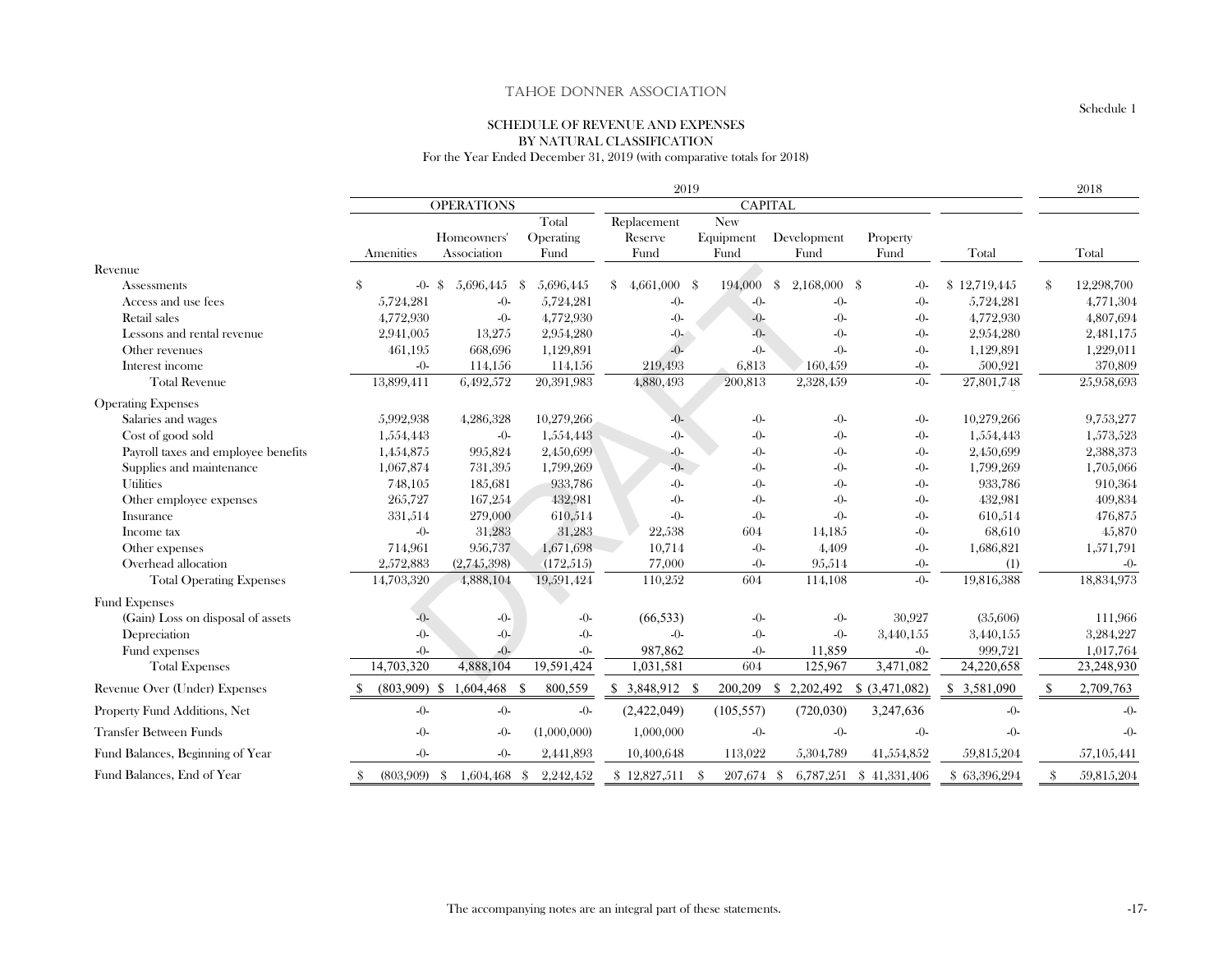Schedule 2

### REQUIRED SUPPLEMENTARY INFORMATION ON FUTURE MAJOR REPAIRS AND REPLACEMENTS December 31, 2019 (Unaudited)

#### (See Independent Auditors' Report)

It is the policy of the Association to fund a reserve program that will adequately provide for repair and replacement of existing Association-owned assets. A 30-year reserve funding and expenditure plan is produced every three years, and updated annually, to schedule and analyze the funding needs. The Association updated a study in 2019 to estimate the remaining useful lives, the lives after replacement, and the replacement costs of the components of common property. The estimates were based on estimates from management, contractors and historical costs. Estimated current replacement costs have been adjusted to reflect a 3% inflation factor, 2% interest rate, and an 8% tax provision on investment income.

The Association does not designate the balance of the replacement fund by component. The total available for major repairs and replacements as of December 31, 2019 is \$12,827,511. The 2020 budget includes \$4,985,000 of dues allocated to the replacement fund.

The Association has not included the replacement of building structures as a component of the replacement study. These structures generally have a remaining life greater than 30 years. The Association is accumulating funds in the Development fund for building replacement.

The following table is based on the study and presents significant information about the components of common property. Range of Service Current

| Association does not designate the balance of the replacement fund by component. The<br>able for major repairs and replacements as of December 31, 2019 is \$12,827,511. The<br>et includes \$4,985,000 of dues allocated to the replacement fund.               |                  |                 |
|------------------------------------------------------------------------------------------------------------------------------------------------------------------------------------------------------------------------------------------------------------------|------------------|-----------------|
| Association has not included the replacement of building structures as a component o<br>cement study. These structures generally have a remaining life greater than 30 years.<br>ciation is accumulating funds in the Development fund for building replacement. |                  |                 |
| following table is based on the study and presents significant information about the compor                                                                                                                                                                      |                  |                 |
| mmon property.                                                                                                                                                                                                                                                   |                  |                 |
|                                                                                                                                                                                                                                                                  | Range of Service | Current         |
|                                                                                                                                                                                                                                                                  | Life Remaining   | Replacement     |
| <b>Reserve Component</b>                                                                                                                                                                                                                                         | (Years)          | Costs           |
| Administration                                                                                                                                                                                                                                                   | $0 - 39$         | \$<br>2,557,555 |
| Alder Creek Café                                                                                                                                                                                                                                                 | $1 - 35$         | 164,989         |
| <b>Bikeworks</b>                                                                                                                                                                                                                                                 | $0-2$            | 73,618          |
| Campground                                                                                                                                                                                                                                                       | $0 - 42$         | 638,582         |
| Capital projects                                                                                                                                                                                                                                                 | $-0-$            | 215,609         |
| Chalet house                                                                                                                                                                                                                                                     | $1-25$           | 349,619         |
| Cross country                                                                                                                                                                                                                                                    | $0 - 39$         | 3,868,726       |
| Equestrian center                                                                                                                                                                                                                                                | $0 - 29$         | 976,839         |
| Food trailer                                                                                                                                                                                                                                                     | $4 - 11$         | 65,500          |
| Forestry                                                                                                                                                                                                                                                         | $0 - 39$         | 2,085,217       |
| General maintenance                                                                                                                                                                                                                                              | $0 - 15$         | 611,451         |
| Golf complex                                                                                                                                                                                                                                                     | $0 - 18$         | 988,539         |
| Golf course                                                                                                                                                                                                                                                      | $0 - 39$         | 11,206,314      |
| IT                                                                                                                                                                                                                                                               | $0 - 13$         | 2,185,152       |
| Maintenance                                                                                                                                                                                                                                                      | $0 - 53$         | 2,993,677       |
| Marina                                                                                                                                                                                                                                                           | $0 - 39$         | 1,363,521       |
| Northwoods pool building                                                                                                                                                                                                                                         | $0 - 23$         | 435,775         |
| Northwoods                                                                                                                                                                                                                                                       | $0 - 39$         | 3,857,843       |
| Pizza                                                                                                                                                                                                                                                            | $0 - 26$         | 493,118         |
| Recreation                                                                                                                                                                                                                                                       | $0 - 24$         | 593,780         |
|                                                                                                                                                                                                                                                                  |                  |                 |